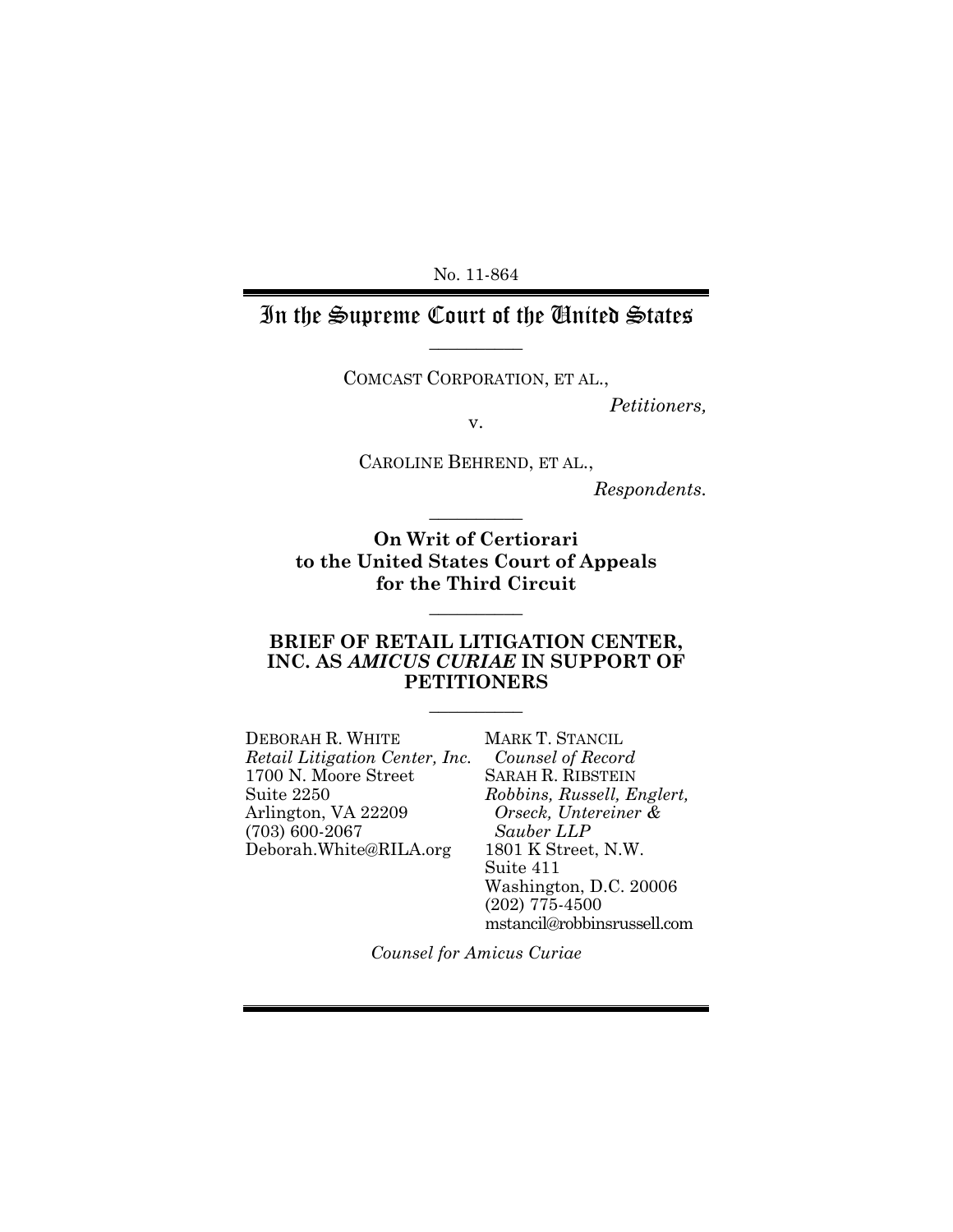## **TABLE OF CONTENTS**

**Page(s)** 

|              | INTEREST OF THE AMICUS CURIAE1                                                                                                           |
|--------------|------------------------------------------------------------------------------------------------------------------------------------------|
|              |                                                                                                                                          |
|              |                                                                                                                                          |
| L.           | The Third Circuit's Standard Is<br>Dangerously Lax And Squarely At                                                                       |
|              | The Decision Below Eviscerates<br>$\mathbf{A}$                                                                                           |
|              | $\mathbf{B}$                                                                                                                             |
| Н.           | Delay In Confronting Errors In An<br>Expert's Methodology Coerces<br>Unwarranted Settlements  12                                         |
| $\mathsf{A}$ | Certification Coerces Settlement12                                                                                                       |
|              | The Uncertainty Inherent In The<br>B.<br>Panel Majority's Rule Magnifies<br>The Pressure To Settle Even<br>Unmeritorious Class Actions17 |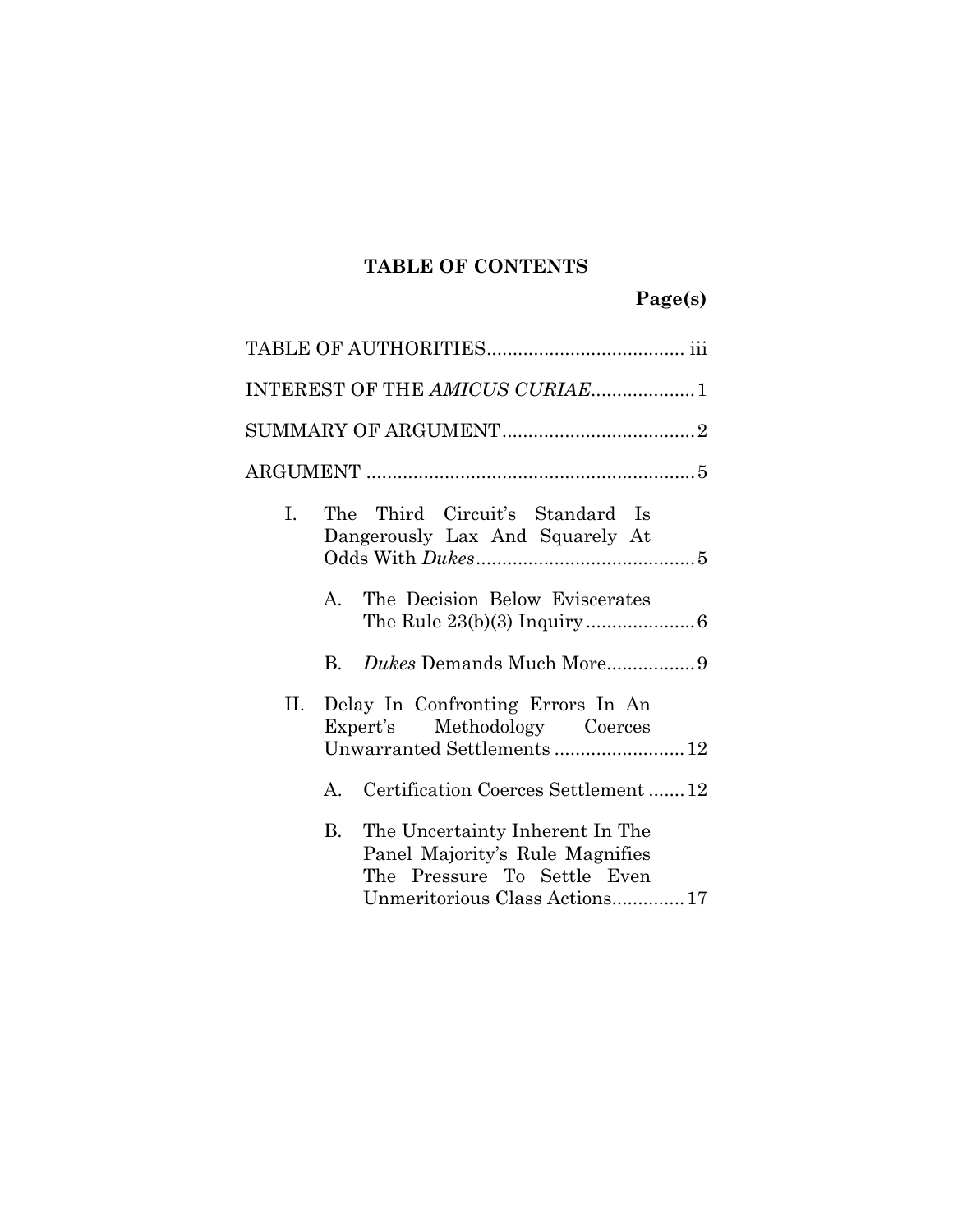## **TABLE OF CONTENTS – cont'd**

**Page(s)** 

| III. Vigilant Enforcement Of Rule 23's |  |
|----------------------------------------|--|
| Requirements Is Essential To           |  |
| Prevent Abuse Of The Class-Action      |  |
|                                        |  |
|                                        |  |
|                                        |  |

ii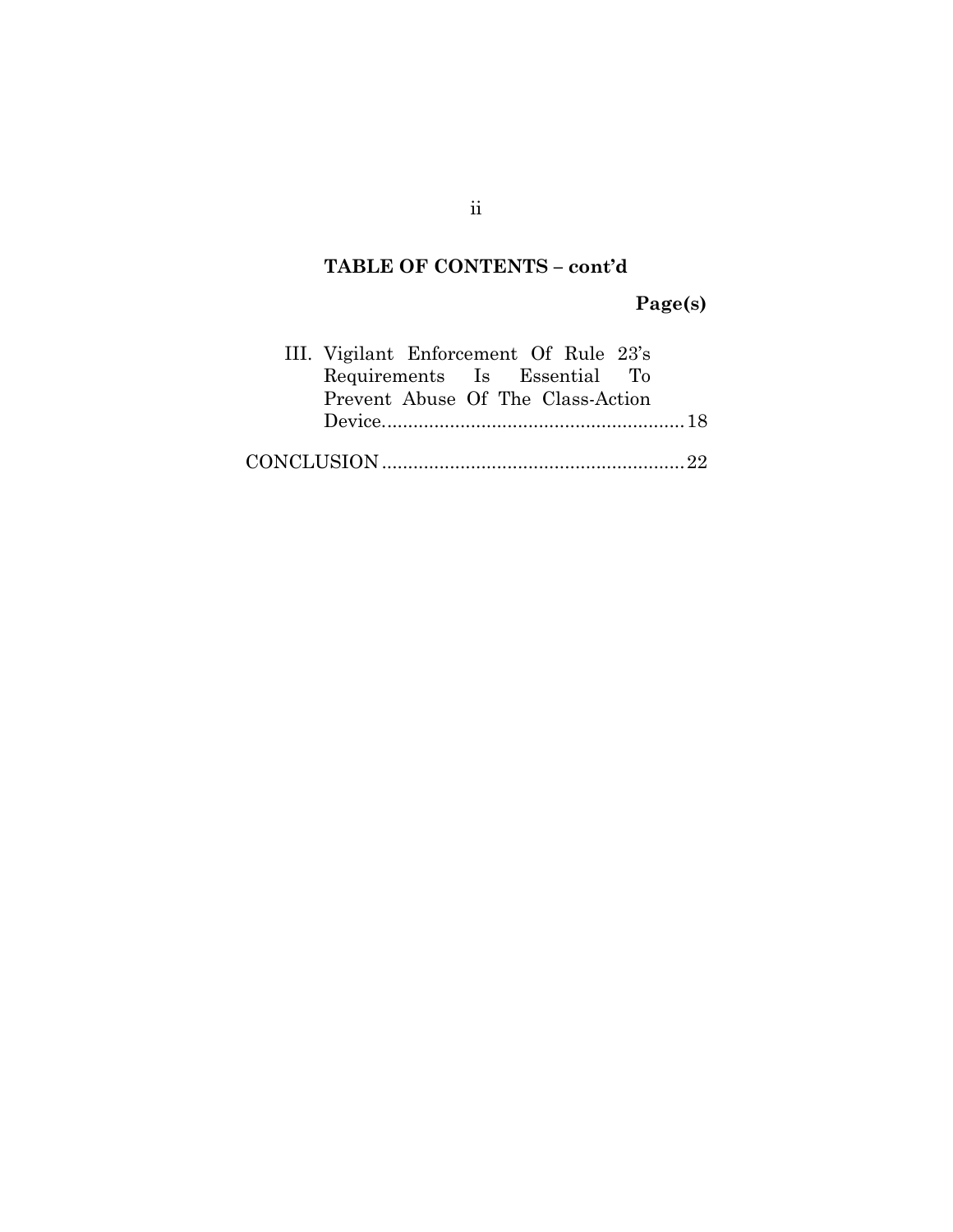## **TABLE OF AUTHORITIES**

# **Page(s)**

# **Cases**

| Blue Chip Stamps v. Manor Drug Stores,                                                             |
|----------------------------------------------------------------------------------------------------|
| Colorado Cross-Disability Coalition v.<br>Abercrombie & Fitch,<br>No. 09-CV-02757-WYD-KMT, 2012 WL |
| Daubert v. Merrell Dow Pharmaceuticals, Inc.,                                                      |
| Dukes v. Wal-Mart Stores, Inc.,<br>222 F.R.D. 137 (N.D. Cal. 2004)11, 19                           |
| General Telephone Co. of Southwest v. Falcon,                                                      |
| In re Rhone-Poulenc Rorer, Inc.,<br>51 F.3d 1293 (7th Cir. 1995) 13, 14                            |
| Klay v. Humana, Inc.,                                                                              |
| Kottaras v. Whole Foods Market, Inc.,                                                              |
| Roberts v. The Scott Fetzer Co.,<br>No. 4:07-CV-80 (CDL), 2010 WL 3937312                          |
| Shady Grove Orthopedic Assocs., P.A. v.<br><i>Allstate Ins. Co.,</i>                               |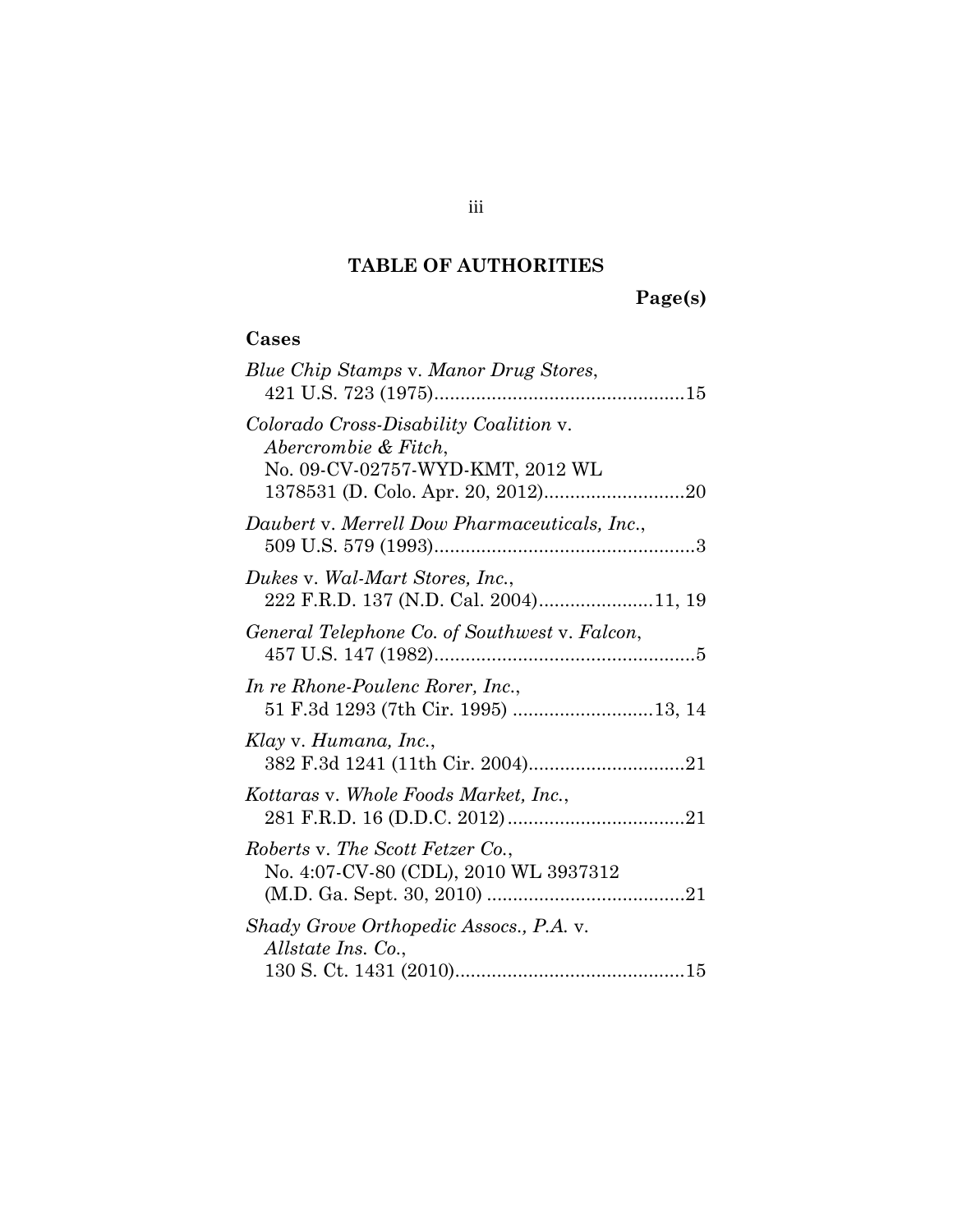## **TABLE OF AUTHORITIES – cont'd**

**Page(s)** 

| Shields v. Walt Disney Parks & Resorts US, |  |
|--------------------------------------------|--|
| Inc.,                                      |  |
| Thorogood v. Sears, Roebuck & Co.,         |  |
| Wal-Mart Stores, Inc. v. Dukes,            |  |

## **Statutes & Rules**

## **Other Authorities**

| Robert G. Bone & David S. Evans, Class     |  |
|--------------------------------------------|--|
| Certification and the Substantive Merits,  |  |
|                                            |  |
| Fed. R. Civ. P. 23(f) Advisory Committee's |  |
|                                            |  |
| Henry J. Friendly, FEDERAL JURISDICTION: A |  |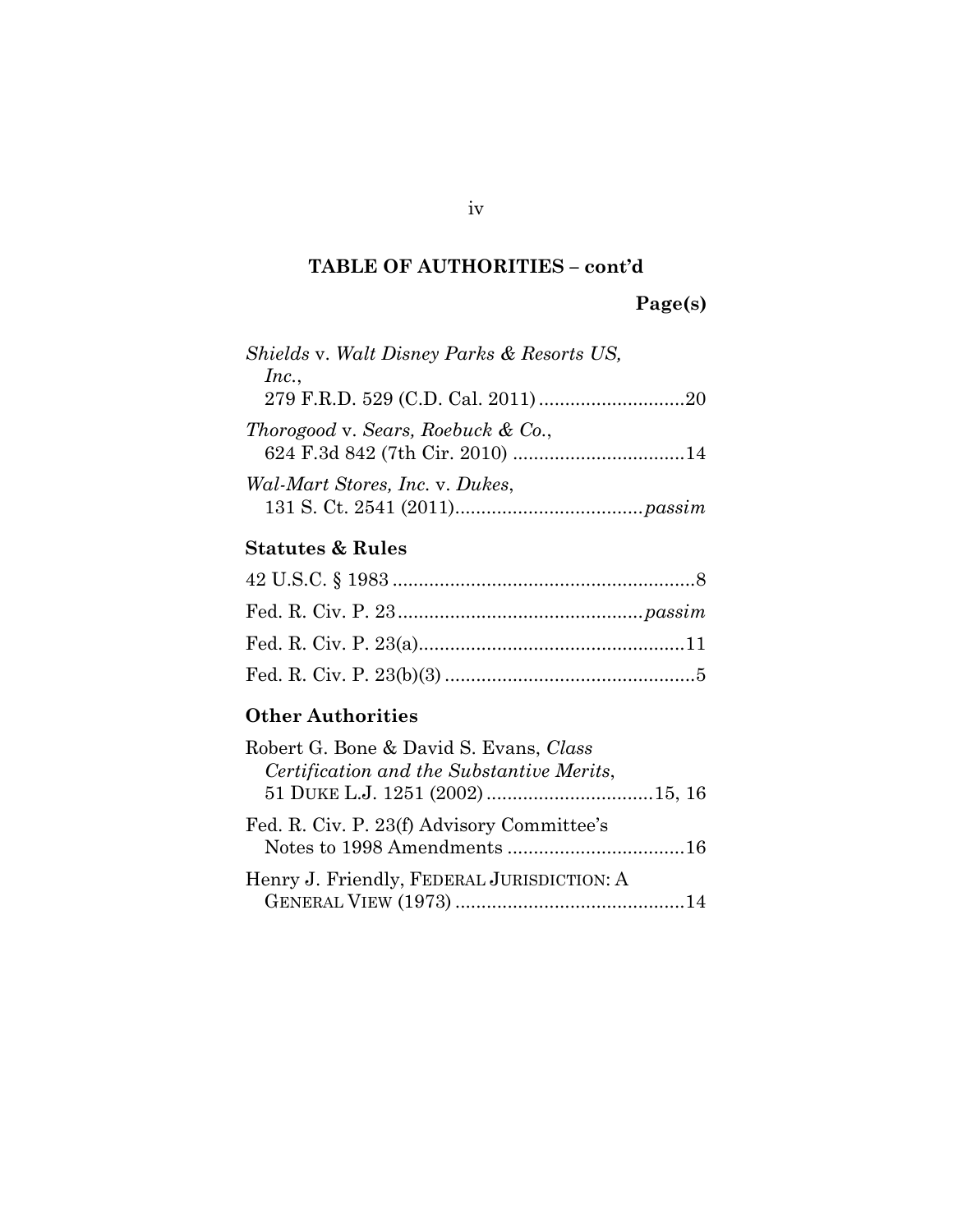## **TABLE OF AUTHORITIES – cont'd**

| Steven B. Hantler, Victor E. Schwartz & Phil<br>S. Goldberg, <i>Extending the Privilege to</i><br>Litigation Communications Specialists in<br>the Age of Trial By Media,<br>13 COMMLAW CONSPECTUS 7 (2004)15                    |
|---------------------------------------------------------------------------------------------------------------------------------------------------------------------------------------------------------------------------------|
| Gary M. Kramer, No Class: Post-1991 Barriers<br>to Rule 23 Certification of Across-the-Board<br><i>Employment Discrimination Cases,</i>                                                                                         |
| Jonathan T. Molot, A Market in Litigation<br><i>Risk</i> , 76 U. CHI. L. REV. 367 (2009)15                                                                                                                                      |
| Richard A. Nagareda, Aggregation and Its<br>Discontents: Class Settlement Pressure,<br>Class-Wide Arbitration, and CAFA,<br>106 COLUM. L. REV. 1872 (2006)13                                                                    |
| Nicholas M. Pace, Group and Aggregate<br>Litigation in the United States, 622 ANNALS                                                                                                                                            |
| S. REP. No. 109-14 (2005), reprinted in 2005                                                                                                                                                                                    |
| Michael E. Solimine & Christine Oliver Hines,<br>Deciding to Decide: Class Action<br>Certification and Interlocutory Review by the<br>United States Courts of Appeals Under Rule<br>23(f), 41 WM. & MARY L. REV. 1531 (2000) 13 |

v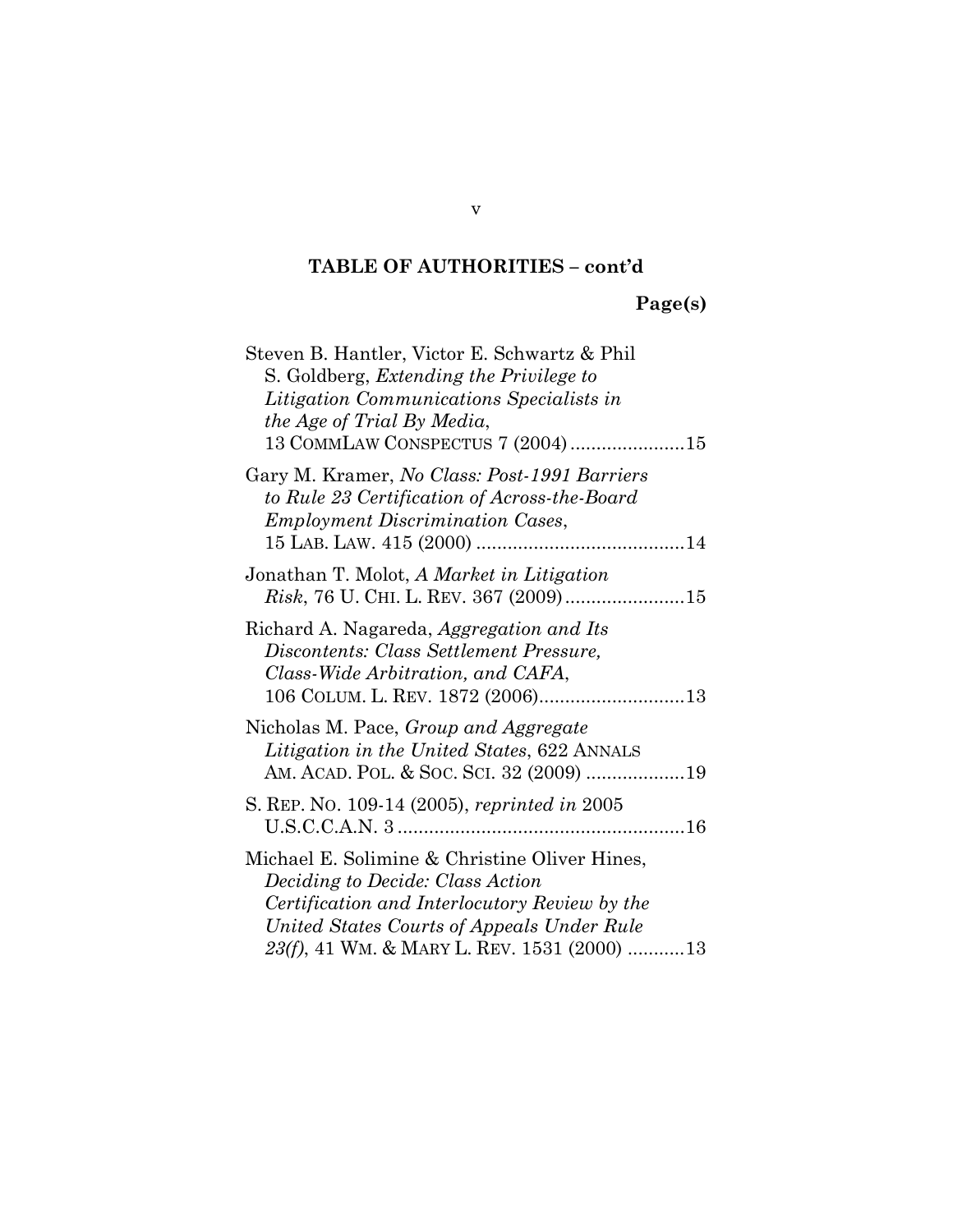## **TABLE OF AUTHORITIES – cont'd**

**Page(s)** 

Roger H. Trangsrud, *James F. Humphreys Complex Litigation Lecture: The Adversary System and Modern Class Action Practice*, 76 GEO. WASH. L. REV. 181 (2008) ......................... 13

vi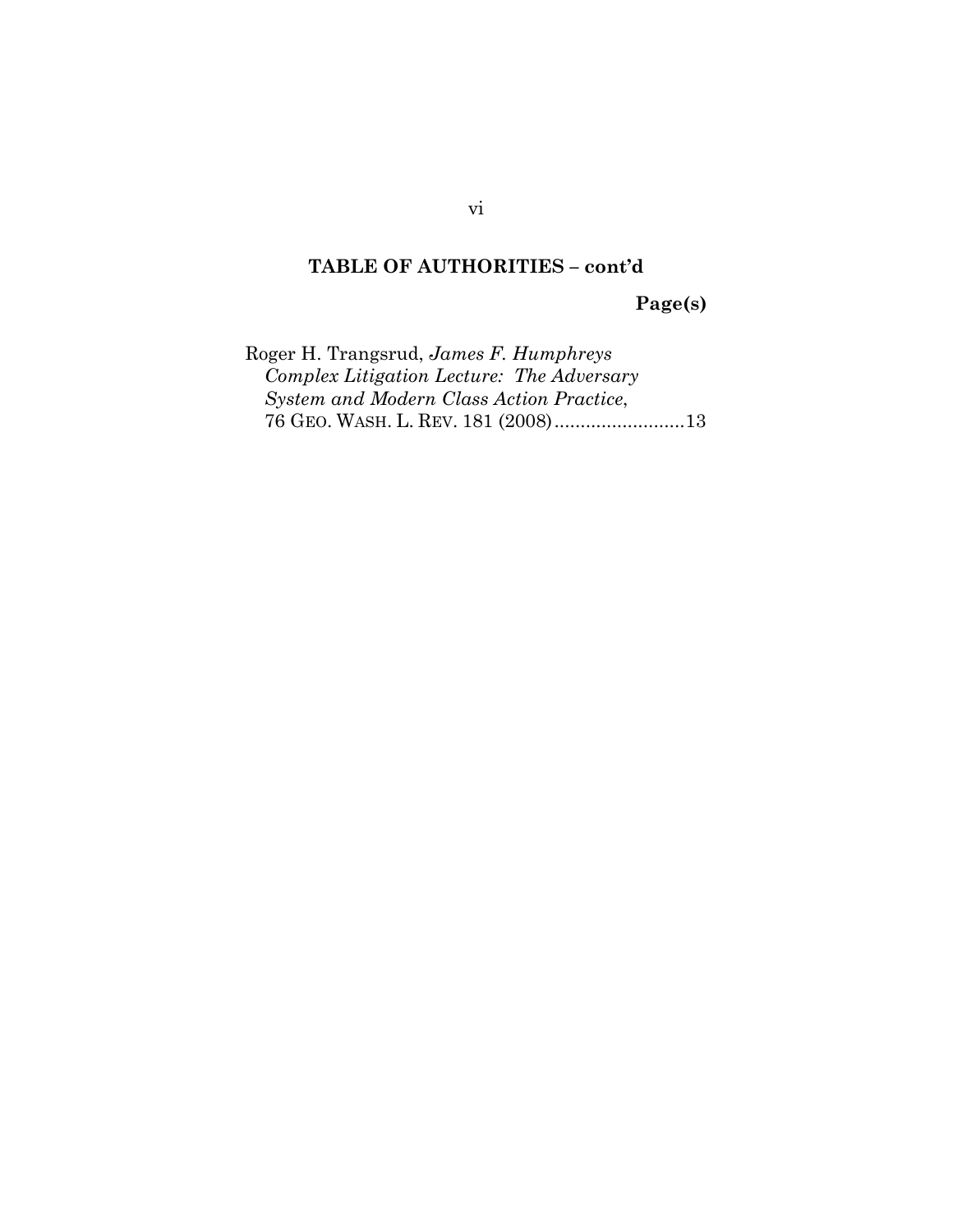### **BRIEF OF RETAIL LITIGATION CENTER, INC. AS** *AMICUS CURIAE* **IN SUPPORT OF PETITIONERS**

**\_\_\_\_\_\_\_\_\_\_\_\_\_\_** 

#### **INTEREST OF THE** *AMICUS CURIAE*<sup>1</sup>

The Retail Litigation Center, Inc. ("RLC") is a public policy organization that identifies and engages in legal proceedings that affect the retail industry. The RLC's members include many of the country's largest and most innovative retailers. The member entities whose interests the RLC represents employ millions of people throughout the United States, provide goods and services to tens of millions more, and account for tens of billions of dollars in annual sales. The RLC seeks to provide courts with retailindustry perspectives on important legal issues, and to highlight the potential industry-wide consequences of significant pending cases.

The question presented in this case is of crucial importance to the retail industry, which stands on the front line of class-action litigation in virtually every jurisdiction nationwide. Major retailers are subject to a steady barrage of cases that rely upon

 $\overline{a}$ 

<sup>&</sup>lt;sup>1</sup> No counsel for a party authored this brief, in whole or in part, and no counsel for a party or party made a monetary contribution intended to fund the preparation or submission of this brief. No person or entity other than *amicus curiae* or its counsel made a monetary contribution to this brief 's preparation or submission. Petitioners and respondents have filed blanket letters of consent to the participation of *amici curiae*.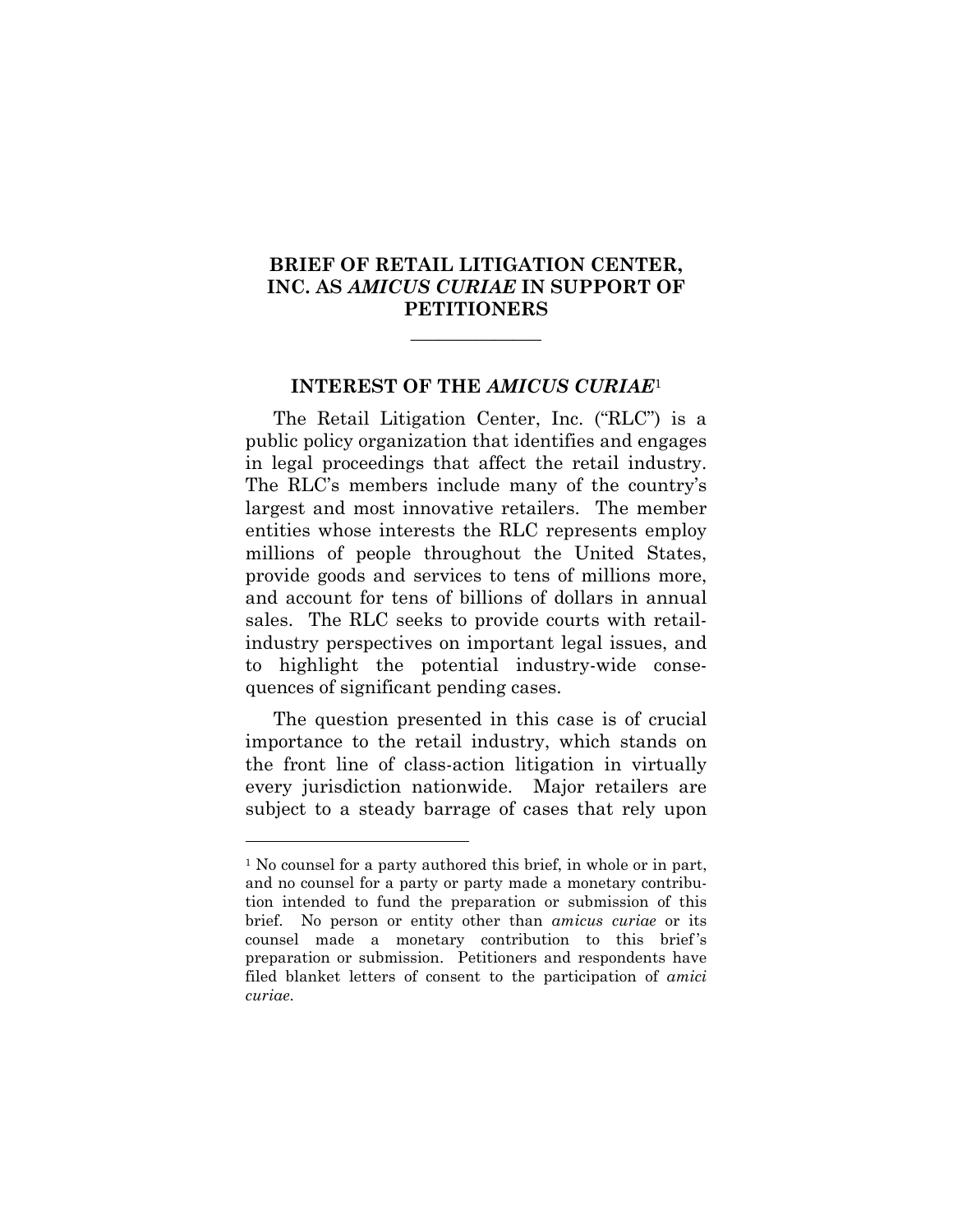novel and sometimes dubious theories seeking to achieve class-action status. The reason plaintiffs and their lawyers are so eager to obtain class certification is simple: Class actions almost always settle before they are subject to adversarial testing in the courtroom. Modern class actions are large, expensive, and highly unpredictable—so much so that rational corporate decisionmakers can seldom afford to do anything but settle. Class certification, simply put, is the ballgame.

Accordingly, diluting the requirements set forth in Fed. R. Civ. P. 23 imposes a crippling and unwarranted burden that retailers in this economy can scarcely afford. The requirement that a proposed class adduce significant, admissible evidence to show that damages may actually be proved on a class-wide basis represents a reasonable safeguard against abuses of the class-action device. Essentially, the decision below undermines this Court's holding in *Wal-Mart Stores, Inc.* v. *Dukes*, 131 S. Ct. 2541 (2011), and disregards the principle that courts must rigorously analyze the facts and plaintiffs must introduce admissible evidence that the case is amenable to an award of damages on a class-wide basis before certification. RLC and its members thus have a significant interest in ensuring that this and related standards under Rule 23 are fully enforced.

#### **SUMMARY OF ARGUMENT**

I. A. The decision below represents a serious threat to defendants who face class-action lawsuits on a daily basis. The panel majority's decision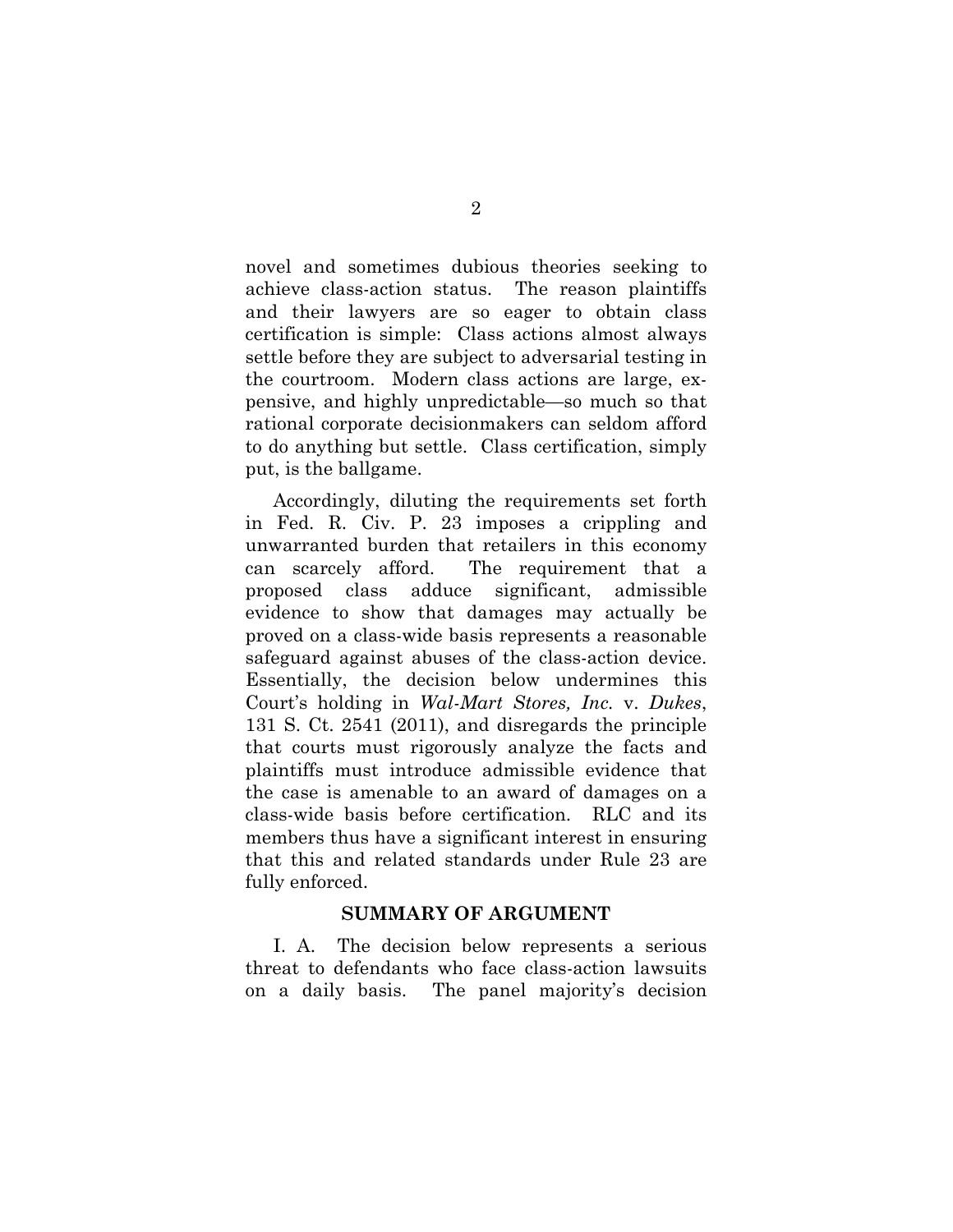remakes what is supposed to be a "rigorous analysis" of the Rule 23 certification criteria into a dangerously low standard that virtually any group of plaintiffs could satisfy. According to the court below, an expert's conclusion that damages can be proved on a class-wide basis not only is immune from a threshold showing of admissibility under *Daubert* v. *Merrell Dow Pharmaceuticals, Inc*., 509 U.S. 579 (1993), but also may be riddled with other inadequacies and weaknesses. So long as an expert's theory could "evolve" into admissible evidence, the panel majority concluded, it passes muster. Moreover, an expert need not connect a theory of damages to a particular theory of injury, and even openly "speculative" conclusions are permitted at the classcertification stage. A standard with so many gaping holes is no meaningful threshold at all.

B. Remarkably, the decision below pays almost no heed to this Court's recent pronouncement in *Wal-Mart Stores, Inc.* v. *Dukes*, 131 S. Ct. 2541 (2011). The district court in *Dukes* had concluded, like the decision below, that *Daubert*'s admissibility requirements did not apply at the certification stage; this Court expressed "doubt" about that conclusion. From that guidance, the panel majority somehow drew the opposite conclusion that expert evidence need *not* be admissible, but merely be capable of "*evolv[ing]* to become admissible evidence." The decision below also overlooked the probing examination of the plaintiffs' expert evidence in *Dukes*. Indeed, the very sort of analysis this Court undertook in *Dukes* would have been dismissed as premature by the panel majority.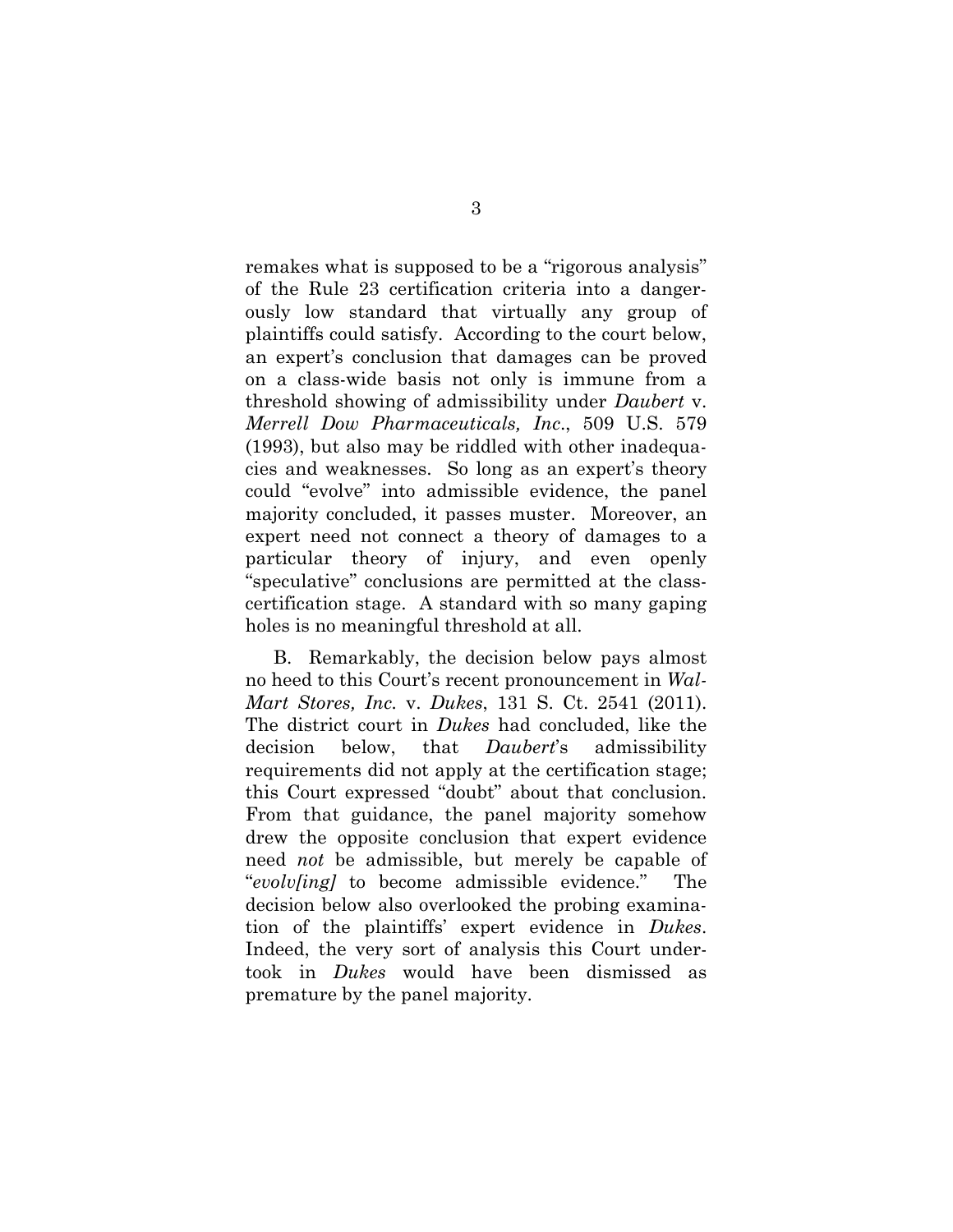II. A. The decision below justified its lax standard on the assumption that defects in an expert's methodology would be addressed later in the litigation. In the real world, that opportunity seldom exists. It is widely recognized that most class actions settle after certification. The risks of trying thousands of claims in a single lawsuit often are too great for rational corporate decisionmakers to bear. That is true even where the merits of the underlying case are weak, because even a single error in determining liability may have catastrophic consequences and because the direct and indirect costs of defending such an action can be overwhelming. In short, plaintiffs who succeed in certifying a class are almost always able to extract what Judge Friendly aptly termed a "blackmail settlement."

B. The pressure to settle would be even greater if the rule adopted below were affirmed. By expressly condoning "evolv[ing]" expert theories—even those that fail to connect injury and damages or are otherwise "speculative"—the decision below introduces still further uncertainty when evaluating a case for purposes of trial or settlement. Defendants will be unable to meaningfully analyze plaintiffs' expert theories, and plaintiffs likewise will not be forced to undertake a candid evaluation of their own cases. Shifting theories make for uncertain outcomes, and uncertainty coerces unwarranted settlements.

III. Requiring admissible evidence is an important protection against abuses of the classaction device. Retailers and other large businesses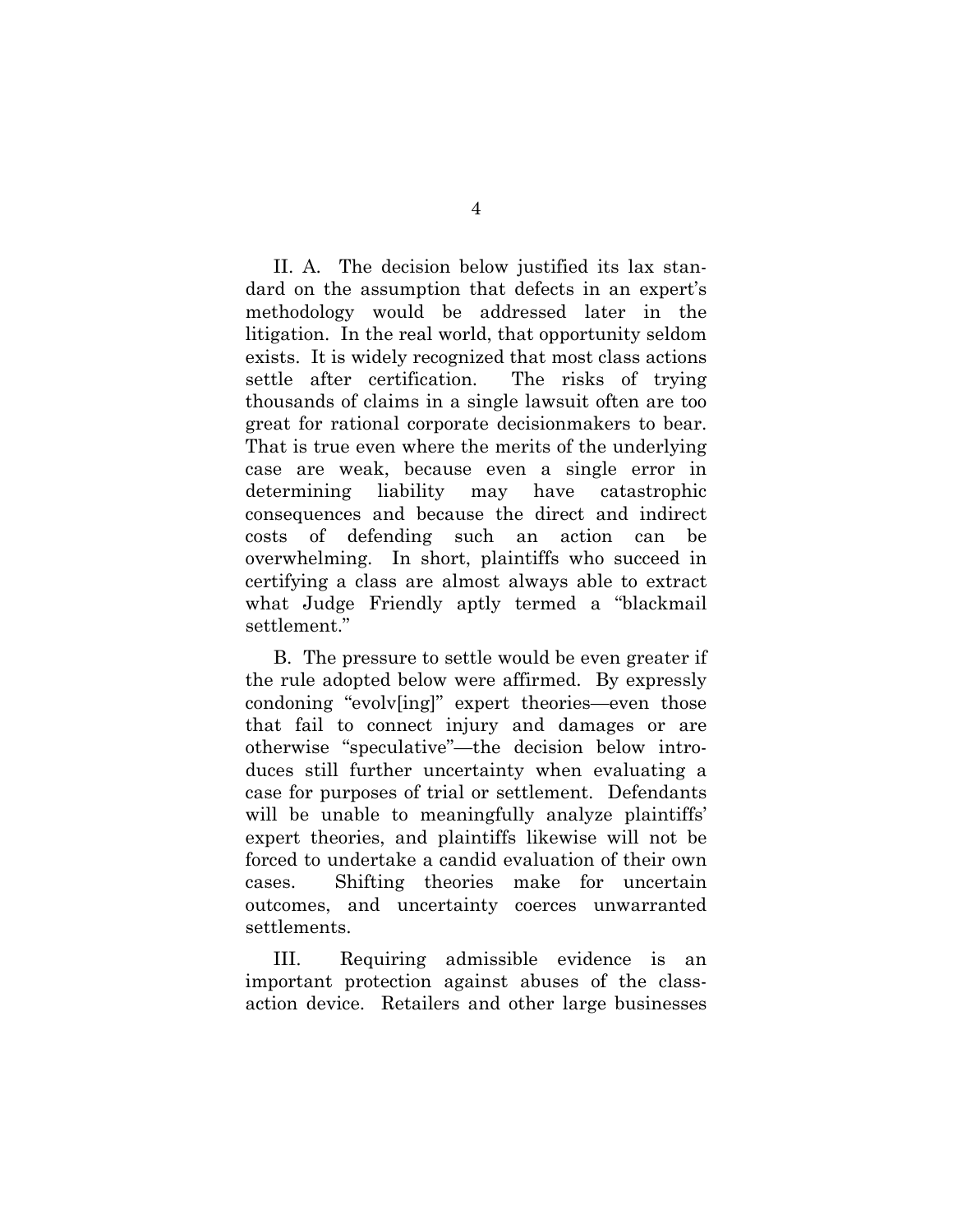face a constant stream of class-action lawsuits. Those lawsuits frequently invoke novel or aggressive theories of class-wide liability and damages, often requiring significant expert evidence regarding whether the claims can be properly certified. The exceedingly permissive standard adopted below opens the door to further attempts to shoehorn cases into Rule 23 that have no business proceeding as class actions.

#### **ARGUMENT**

### **I. The Third Circuit's Standard Is Dangerously Lax And Squarely At Odds With**  *Dukes*

While paying lip service to the principle that district courts must undertake a "rigorous analysis" of Rule 23(b)(3)'s requirements, the panel majority in reality demanded no such thing. Rather, it endorsed a rule that imposes no meaningful restraint on plaintiffs asserting a class-wide damages theory. Plaintiffs need only offer a theory that might "evolve" to become the kind of proof that would actually justify class-wide treatment—indeed, the panel majority expressly acknowledged that its rule would accommodate "speculative" methodology. That is no hurdle at all, and it is certainly not the genuinely rigorous threshold showing of "significant proof" reaffirmed in *Dukes.* 131 S. Ct. at 2553 (quoting *General Telephone Co. of Southwest* v. *Falcon*, 457 U.S. 147, 159 n.15 (1982)).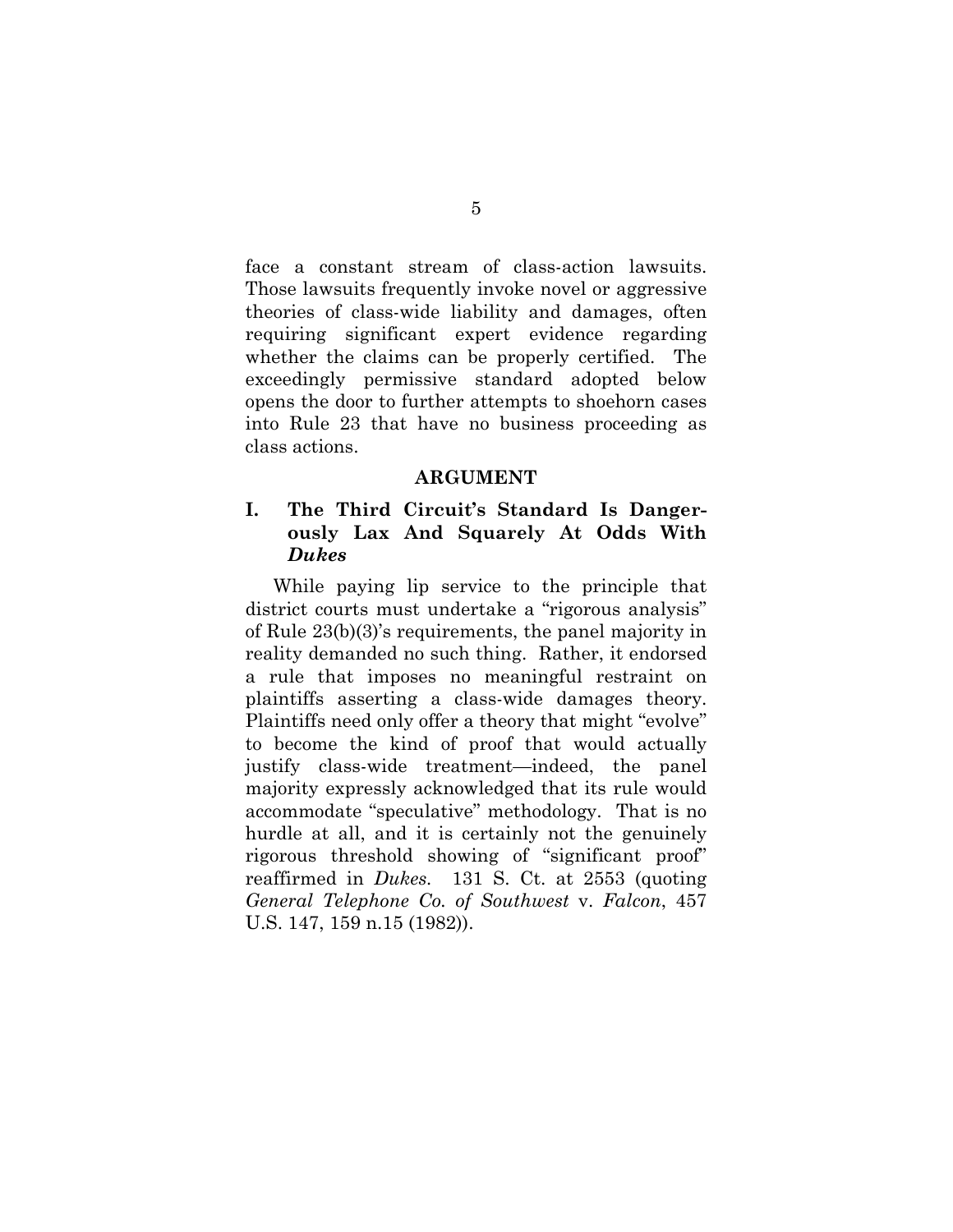### **A. The Decision Below Eviscerates The Rule 23(b)(3) Inquiry**

To understand why affirming the decision below would be disastrous for companies that deal with class-action litigation on a daily basis, it is necessary first to appreciate just how low the court of appeals set the bar. Troubling legal principles lurk in the panel majority's opinion—propositions that, if taken at face value, would permit almost *any* proposed class to claim that damages could be measured on a class-wide basis.

1. *Evolution.* In its lengthy footnote responding to Judge Jordan's statement that *Daubert* should apply to expert opinions offered at the certification stage, the panel majority made a startling confession: Not only is it unnecessary for such an opinion to survive the *Daubert* threshold, but the opinion need not even be close to passing. So long as "an expert is presenting a model which *could evolve* to become admissible evidence," that is sufficient. Pet. App. 44a n.13 (emphasis added). But almost anything could be described as capable of such "evolution."

Indeed, when the panel majority briefly tried to explain what that concept means, it said only that an acceptable model would be "based on data." *Ibid.* What data? Here, for example, there is great controversy over whether certain counties outside of the Philadelphia Designated Market Area offer appropriate benchmarks by which to compare prices. The panel majority said such questions do not matter at the certification stage, but "data" are entirely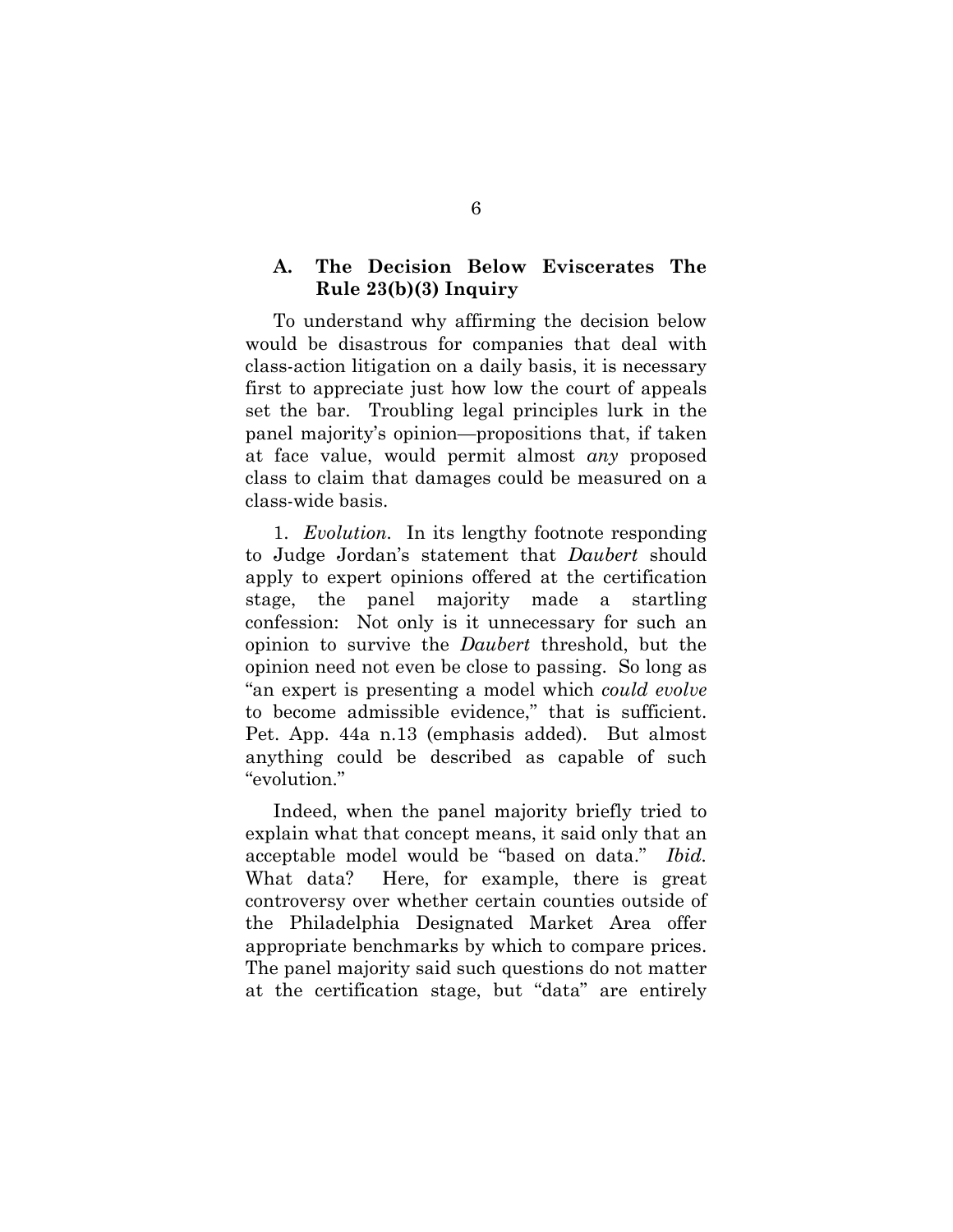irrelevant to this case if they do not meet that basic condition. Simply put, if the cable market in Chicago is not similar in relevant respects to the market in Philadelphia, an expert might as well be comparing the prices of pizzas to cheesesteaks.

The lack of content in this "evolutionary" test is evident from the panel majority's inability to identify how the district court decided that the plaintiffs' model was sufficient. All the panel majority could say was that "the District Court *likely* determined that Dr. McClave's model could be refined between the time when class certification was granted and trial so as to comply with *Daubert*." *Ibid.* (emphasis added). A district court decision that contains a truly "rigorous analysis" yielding "significant proof" should not require such guesswork by a reviewing court.

2. *(No) Connection.* The panel majority then went a step further. Responding to the concern that the class-wide damages theory failed to distinguish among the four theories of antitrust injury plaintiffs initially asserted—three of which had been rejected by the district court on grounds not disputed on appeal—the panel majority concluded that it was not necessary to link the asserted class-wide damages theory to a particular injury. "At the class certification stage," the panel majority concluded, "we do not require that [p]laintiffs tie each theory of antitrust impact to an exact calculation of damages." Pet. App. 46a. Rather, plaintiffs need only "assure us that if they can prove antitrust impact, the resulting damages are capable of measurement and will not require labyrinthine individual calculations." *Ibid.*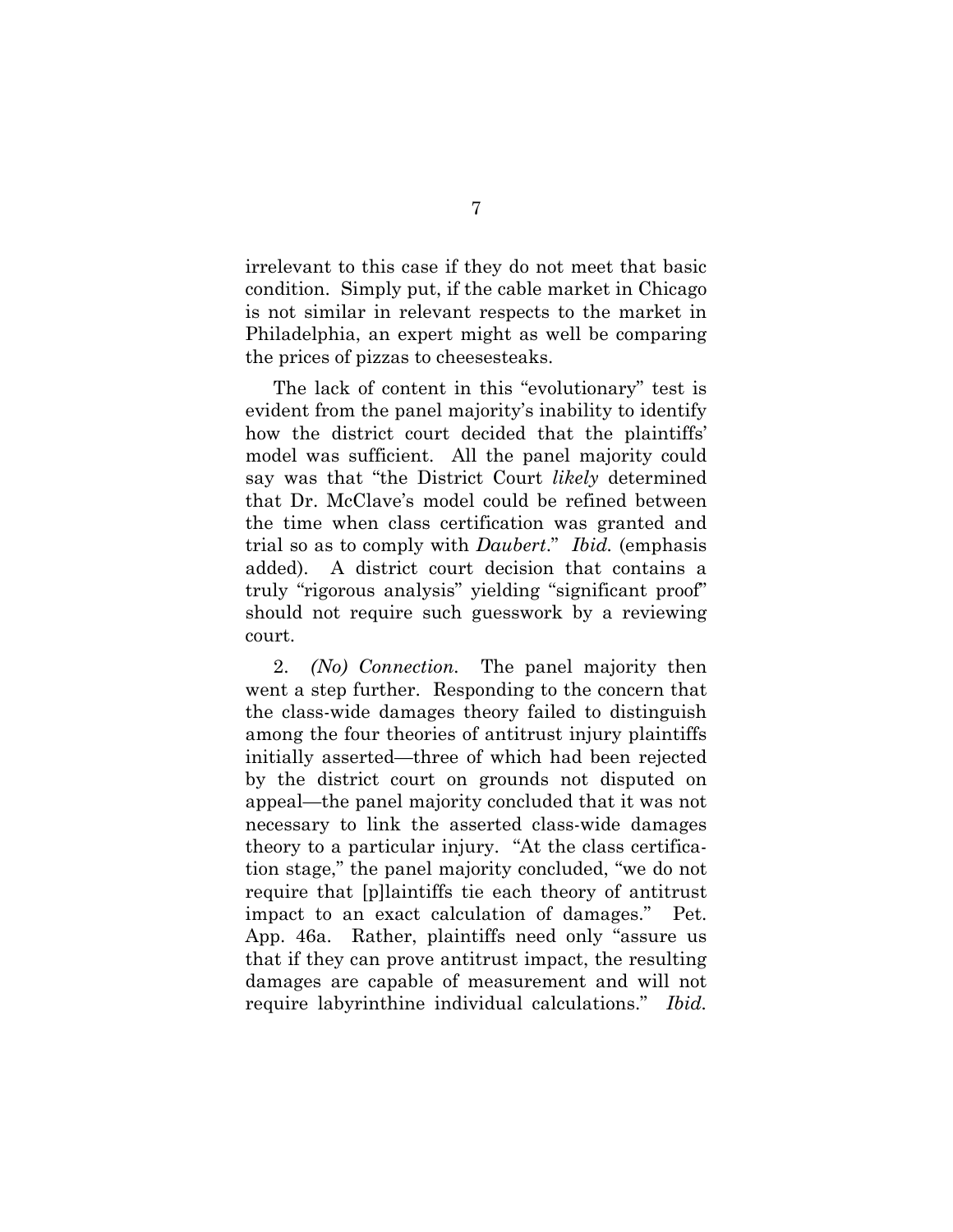But how can a court be "assured" that damages can be measured and proved on a class-wide basis when the only expert evidence offered does not distinguish between cognizable and legally invalid injuries? The report says only that damages to plaintiffs who suffered a *combination* of injuries are susceptible to class-wide proof; it does not answer whether such proof could suffice for a single injury.

A brief example illustrates the point. Suppose that a class of plaintiffs asserted claims against a state agency under the Equal Protection Clause and 42 U.S.C. § 1983, claiming that the plaintiffs were discriminated against on the basis of their race and height. Suppose further that the plaintiffs offered an expert report concluding that the State tended to promote tall applicants from one particular racial subgroup and that the plaintiffs tended to suffer diminished income and professional opportunities as a result. Discrimination on the basis of height, of course, is not constitutionally cognizable so long as it is supported by any conceivable rational basis. But the hypothesized expert report makes no effort to determine how many plaintiffs were (a) tall, (b) from a preferred or disfavored racial group, or (c) some combination thereof. It cannot reliably opine that a particular form of proof would establish damages to all class members without attempting to isolate the cognizable injuries from the invalid ones. That is, it is not enough to say: "We have a class-wide way to show damages to all plaintiffs, even if we can't tell whether a legally cognizable injury caused those damages."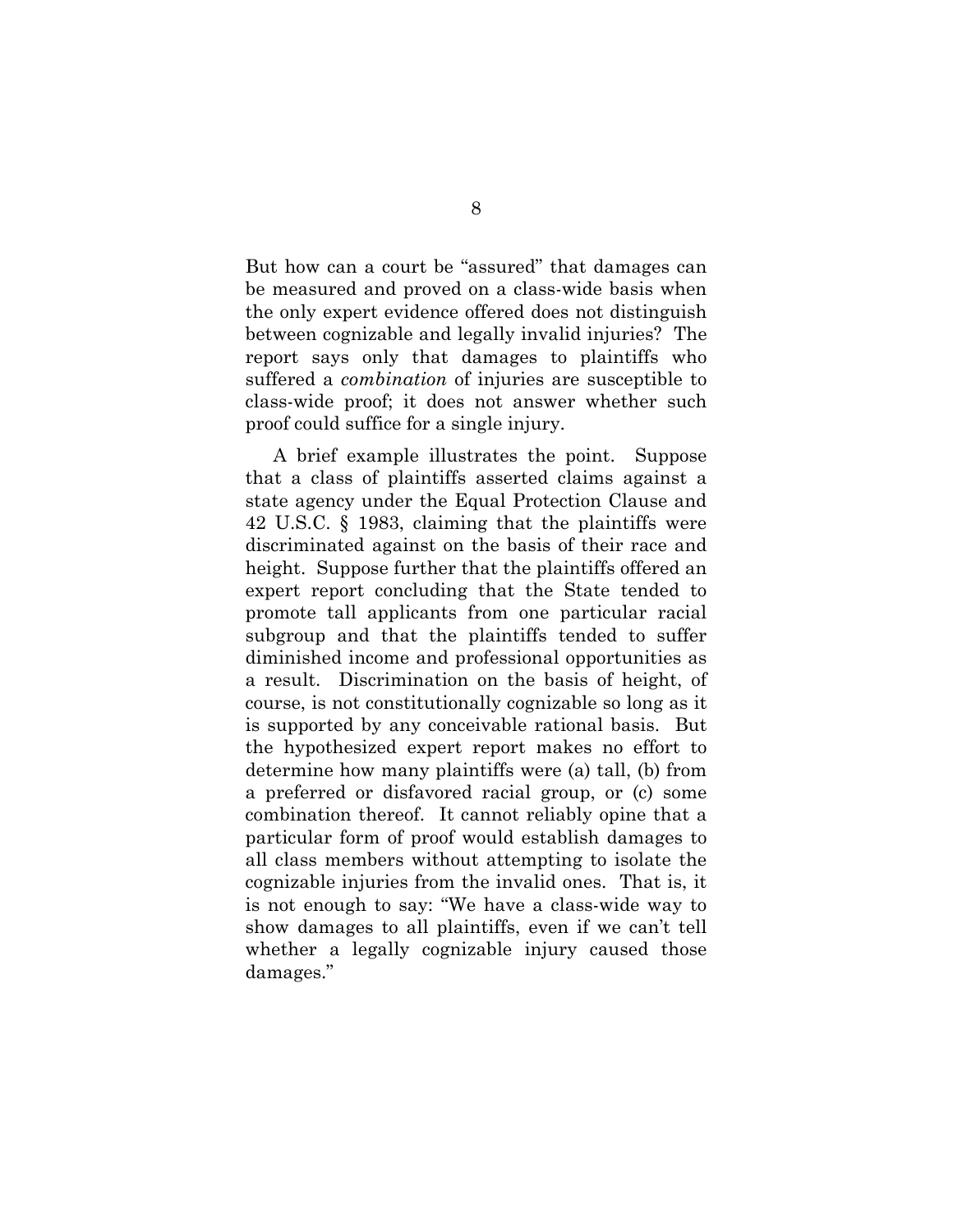3. *Speculation.* Last but not least, the panel majority relieved plaintiffs from showing even that a proffered expert report is internally sound. Distinguishing cases in which courts had challenged experts' damages theories on methodological grounds, the court stated that "[w]e have not reached the stage of determining on the merits whether the methodology is a just and reasonable inference *or speculative*." Pet. App. 47a (emphasis added). The court put it just as starkly when rejecting Comcast's specific challenges to the expert's methodology: Such challenges "have *no place* in the class certification inquiry." *Id.* at 48a (emphasis added).

These statements illustrate in dramatic fashion just how low the panel majority set the bar. In the panel's view, a theory of class-wide damages is subject to no significant adversarial testing at the class-certification stage. Plaintiffs need only proffer a theory that the court is willing to accept under the minimal standards described above; a defendant apparently has no meaningful role to play at the certification stage in explaining why the plaintiffs' theory is flawed. That asymmetry leaves courts at a profound disadvantage, because defendants are more likely than the district court to have the expertise and resources to identify flaws in an expert's methodology. The predictable result is certification of classes that should not ultimately pass muster under Rule 23.

### **B.** *Dukes* **Demands Much More**

As described above, the panel majority did not hold merely that evidence supporting a class-wide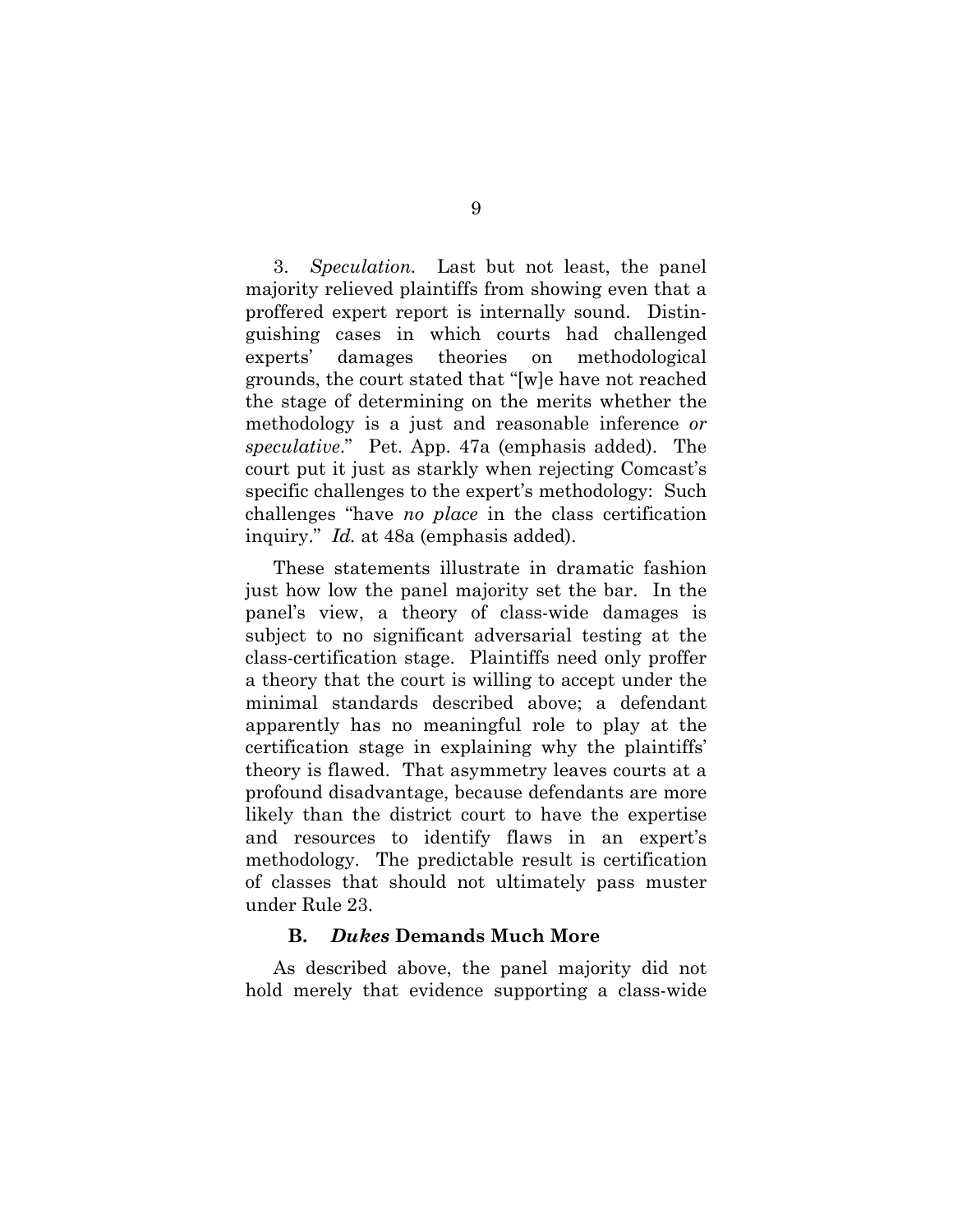damages theory need not be fully admissible—it eviscerated the class-wide damages element of the class-certification inquiry. Petitioners have explained at length, Pet. Br. 16-49, why that is squarely at odds with Rule 23 and this Court's precedent. It is worth highlighting here three ways in which the panel majority's "close enough" theory of class certification is particularly at odds with this Court's most recent pronouncement in *Dukes*.

For starters, the panel majority misread *Dukes* to contain only a "*hint*[] that *Daubert may* apply for evaluating expert testimony at the class certification stage." Pet. App. 44a n.13 (emphasis added). With respect, that hardly seems a fair characterization of the Court's statement that it "doubt[ed]" the lower court's conclusion that *Daubert* did not apply, followed by the Court's rejection of the plaintiffs' expert opinion. 131 S. Ct. at 2554. And it is far from clear how the panel majority made the leap from that passage in *Dukes* to the *contrary* idea that a district court need only "evaluate whether an expert is presenting a model which could evolve to become admissible evidence." Pet. App. 44a n.13. The Court in *Dukes* said nothing about "evolution" and gave no indication that some lesser version of *Daubert* would apply, much less the heavily diluted standard endorsed below.

The panel majority also overlooked the fact that *Dukes* specifically examined the defendants' objections to the expert testimony offered in support of certification. There, the plaintiffs' expert opined that Wal-Mart operated under "a 'general policy of discrimination'" that he claimed was evidenced by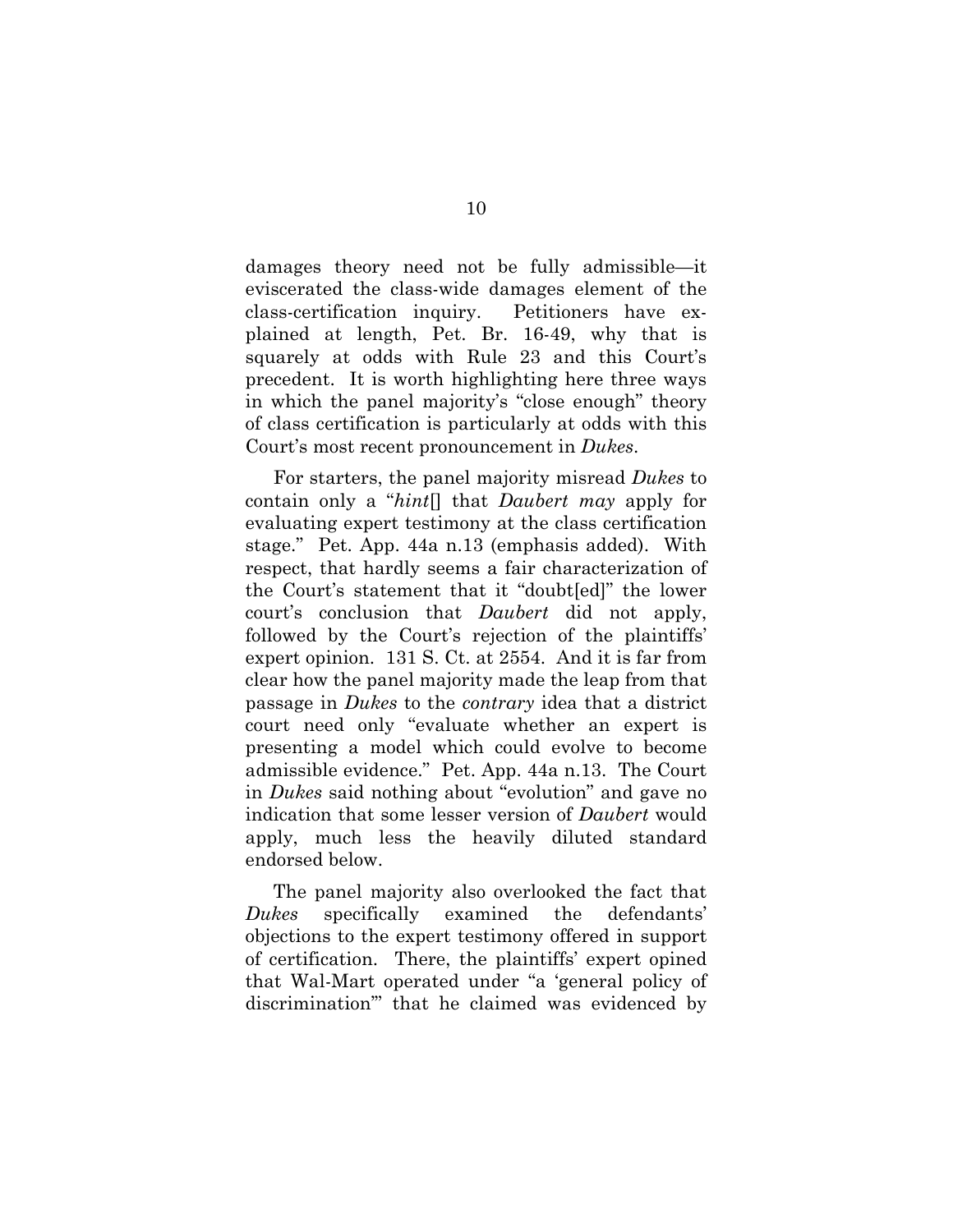Wal-Mart's "'strong corporate culture,'" which made Wal-Mart "'vulnerable' to 'gender bias.'" 131 S. Ct. at 2553 (quoting *Dukes* v. *Wal-Mart Stores, Inc.*, 222 F.R.D. 137, 152 (N.D. Cal. 2004)). The defendant then challenged his opinion in deposition, eliciting testimony conceding that "'he could not calculate whether 0.5 percent or 95 percent of the employment decisions at Wal-Mart might be determined by stereotyped thinking.'" *Ibid.* (quoting 222 F.R.D. at 192). This Court specifically relied on that objection in holding that the plaintiffs had failed to satisfy Rule 23. In the panel majority's view, however, such questioning of the expert's methodology would have been premature.

Similarly, *Dukes* examined in detail whether the plaintiffs had offered "significant proof" to connect their claim of injury (denial of promotion and higher pay) with "the existence of a class of persons who have suffered the same injury as that individual." 131 S. Ct. at 2553. The Court held that plaintiffs must "bridge[]" the "conceptual gap" between those two allegations, and found such evidence lacking. *Ibid.* Although the issue there arose in the context of Rule 23(a)'s commonality and typicality requirements, the Court's analysis is equally applicable here to the plaintiffs' lack of connection between a particular theory of antitrust injury and the assertion that damages can be proved on a class-wide basis. The panel majority concluded that such connections need not be shown "[a]t the class certification stage." Pet. App. 46a. *Dukes* required exactly the opposite.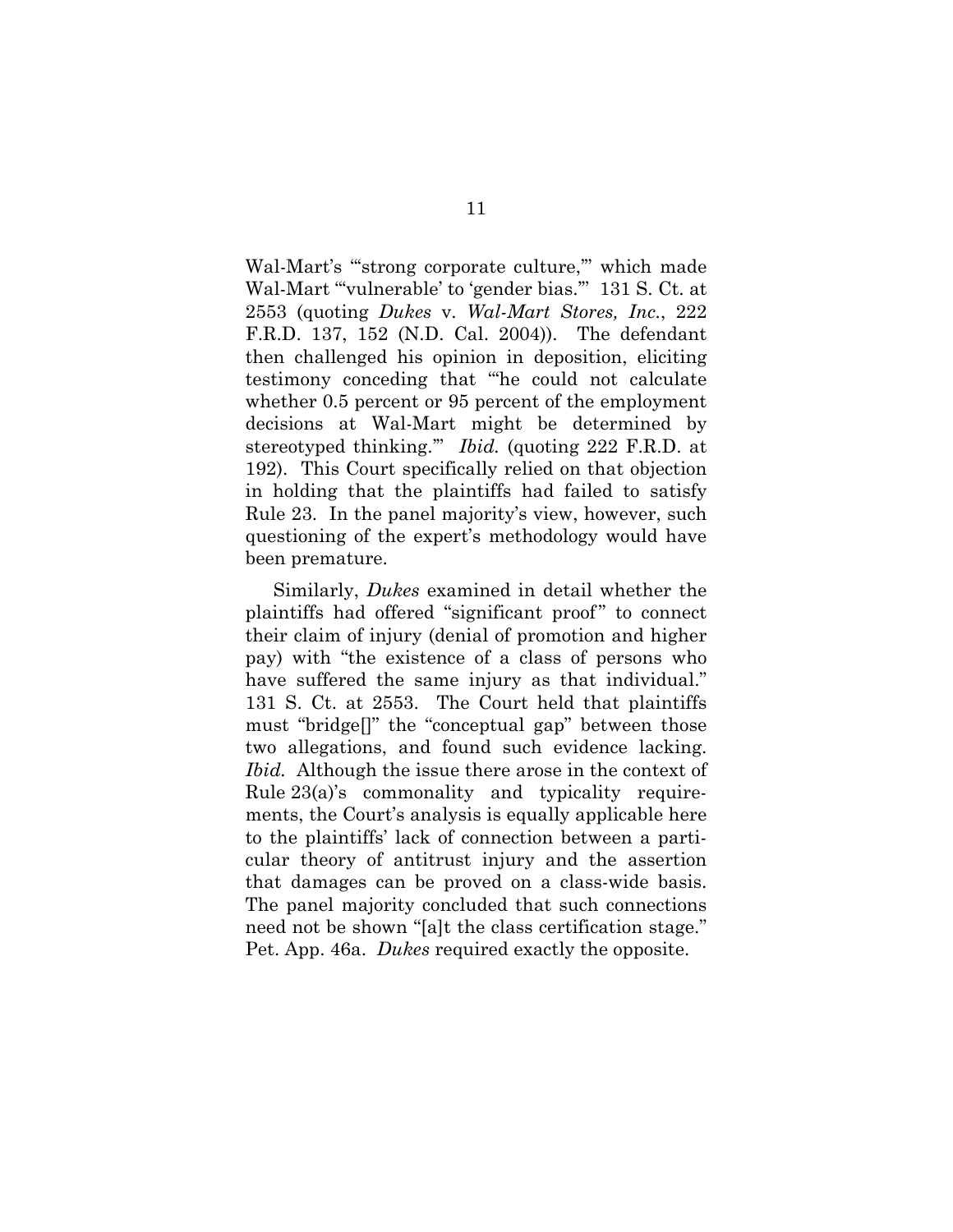#### \* \* \*

In sum, the decision below and *Dukes* read like two ships passing in the night. The former set an improbably low standard for evidence necessary to achieve class certification, rejecting the need for admissible expert evidence under *Daubert* and dismissing basic logical defects as irrelevant. The latter not only suggested that *Daubert* should apply, but also subjected plaintiffs' evidence to detailed scrutiny. This Court should reaffirm the rigorous analysis required in *Dukes* and expressly hold that admissibility is a necessary precondition for evidence submitted in support of class certification.

### **II. Delay In Confronting Errors In An Expert's Methodology Coerces Unwarranted Settlements**

The premise of the panel majority's reasoning was that defects in an expert's class-wide-damages theory would be addressed later in the proceeding. In practical reality, that premise is false: The vast majority of class actions settle long before trial. As a result, massive sums will be extracted from defendants in cases that have no business proceeding as class actions.

#### **A. Certification Coerces Settlement**

The panel majority's desire to defer challenges to an expert's methodology until after certification ignores the indisputable fact that most class actions never see a courtroom. That is because—regardless of whether certification was proper—certified class actions are simply too risky to try. The combination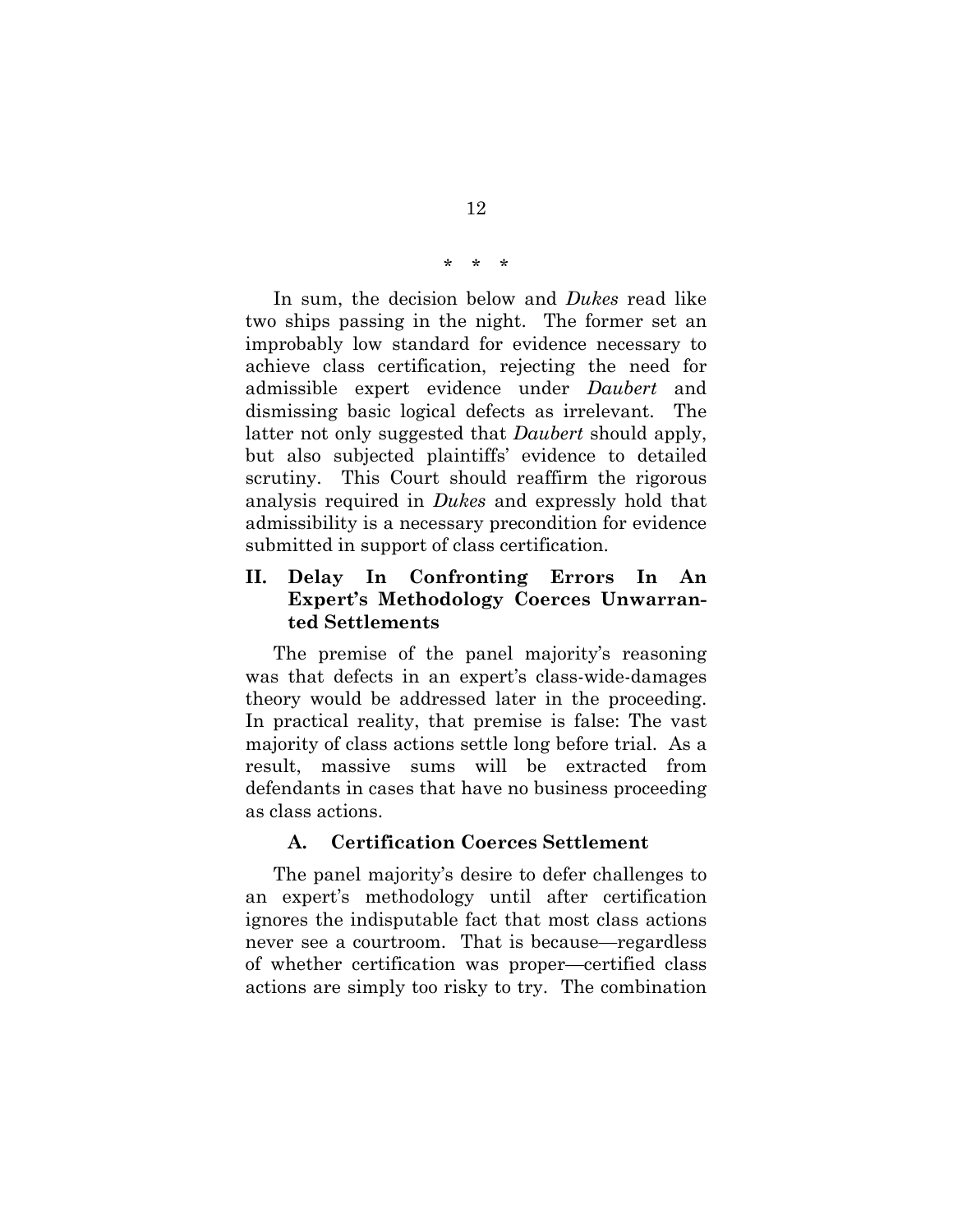of thousands of claims into a single lawsuit—subject to a single jury verdict—transforms many otherwise ordinary lawsuits into bet-the-company litigation. See *In re Rhone-Poulenc Rorer, Inc.*, 51 F.3d 1293, 1298 (7th Cir. 1995). Accordingly, "[w]hatever their partisan stakes in a given litigation, all sides recognize that the overwhelming majority of actions certified to proceed on a class-wide basis (and not otherwise resolved by dispositive motion) result in settlements." Richard A. Nagareda, *Aggregation and Its Discontents: Class Settlement Pressure, Class-Wide Arbitration, and CAFA*, 106 COLUM. L. REV. 1872, 1875 (2006).

That enormous pressure to settle is present even where the merits of plaintiffs' claims are weak. Simply put, a remote chance of a severe outcome is untenable; "defendants would rather settle large class actions than face the risk, even if it be small, of crushing liability from an adverse judgment on the merits." Michael E. Solimine & Christine Oliver Hines, *Deciding to Decide: Class Action Certification and Interlocutory Review by the United States Courts of Appeals Under Rule 23(f)*, 41 WM. & MARY L. REV. 1531, 1546 n.74 (2000); see also Roger H. Trangsrud, *James F. Humphreys Complex Litigation Lecture: The Adversary System and Modern Class Action Practice*, 76 GEO. WASH. L. REV. 181, 189 (2008) ("[I]f class action certification is granted, defendants are often unwilling to suffer the risks of trial—even in marginal cases—and face enormous pressure to settle the case for a very substantial amount."). Judge Friendly aptly labeled "settlements induced by a small probability of an immense judgment in a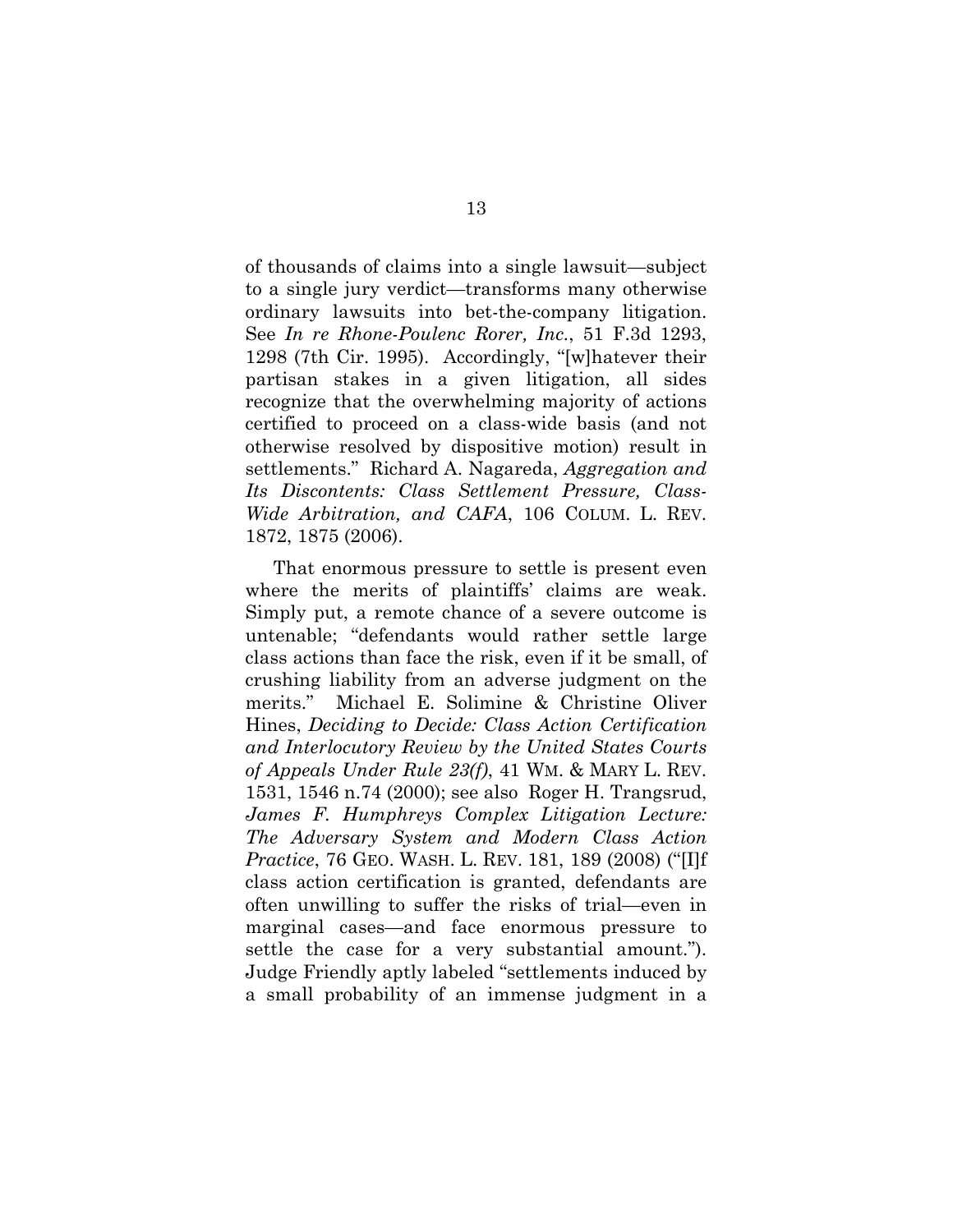class action 'blackmail settlements.'" *Rhone-Poulenc,*  51 F.3d at 1298 (quoting Henry J. Friendly, FEDERAL JURISDICTION: A GENERAL VIEW 120 (1973)).

The possibility of error if the case proceeds to trial (or if a defendant mistakenly evaluates the risk of liability) exacerbates that pressure. Suppose, for example, that a defendant faces lawsuits by several thousand plaintiffs claiming a combined \$100 million in damages, but the defendant believes those claims are worth no more than \$10 million. If the plaintiffs' claims are litigated individually or in smaller groups, errors in determining liability would tend to cancel each other out; the defendant would win some and lose some and eventually something approaching the expected aggregate liability would result. See *Thorogood* v. *Sears, Roebuck & Co.*, 624 F.3d 842, 849 (7th Cir. 2010), cert. granted and judgment vacated, 131 S. Ct. 3060 (2011). When the claims are aggregated into a class action, however, the defendant has just one "roll of the dice" to decide the fate of every claim. See *Rhone-Poulenc*, 51 F.3d at 1298. A single error would be so costly that the only rational strategy for defendants is often to settle.

The out-of-pocket costs of litigating class actions also exert pressure on defendants to settle. See, *e.g.*, Gary M. Kramer, *No Class: Post-1991 Barriers to Rule 23 Certification of Across-the-Board Employment Discrimination Cases*, 15 LAB. LAW. 415, 416-17 (2000) (discussing steep costs associated with litigating class action). Pretrial discovery, for example, is especially costly in class actions, and tends to cost defendants far more than plaintiffs. *Thorogood*, 624 F.3d at 850 ("[T]he pressure on [the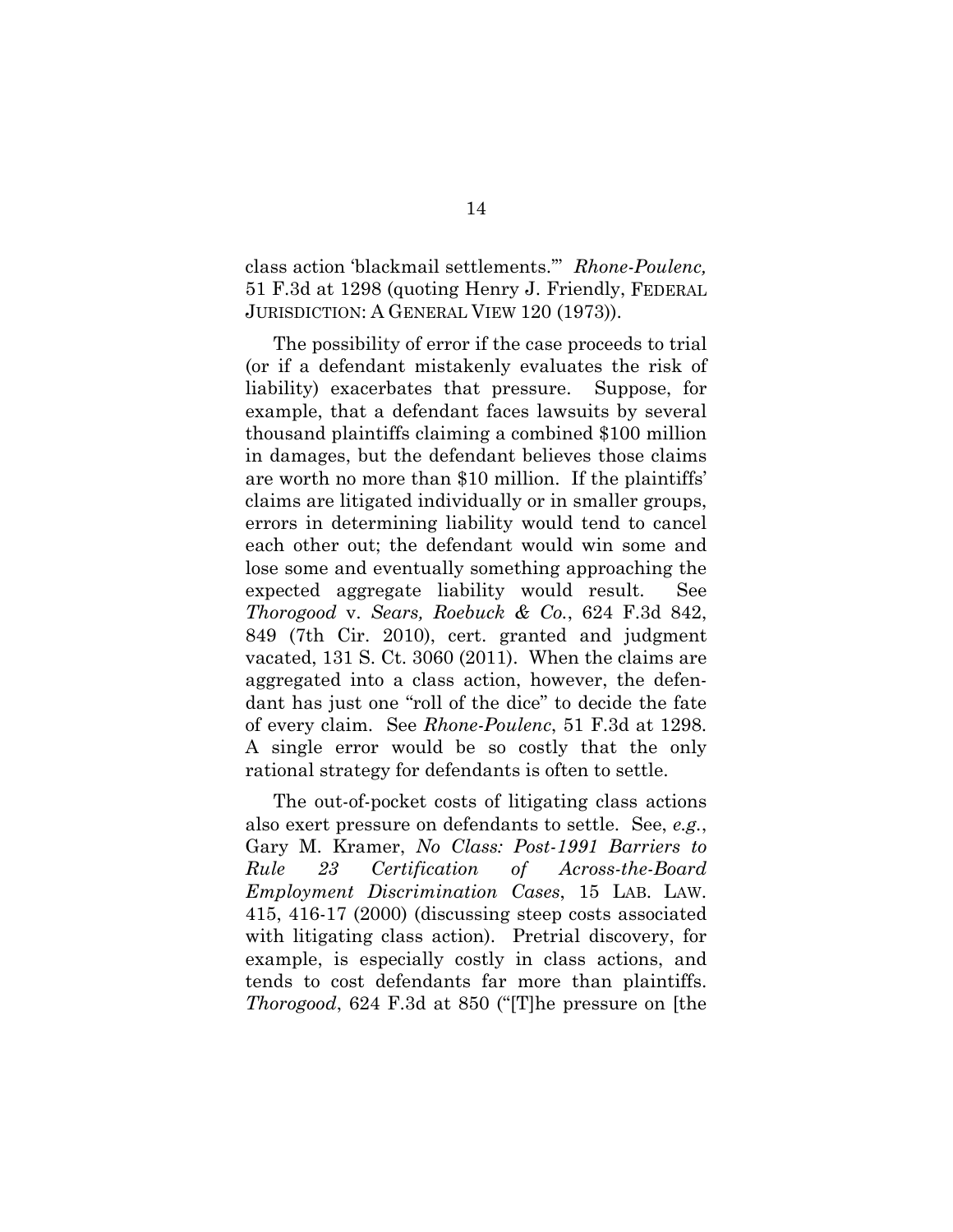defendant] to settle on terms advantageous to its opponent will mount up if class counsel's ambitious program of discovery is allowed to continue."). Defendants may settle to avoid facing such a massive outlay all at once.

There are still further indirect costs of defending a class action. Resources are diverted from productive activities, see *Blue Chip Stamps* v. *Manor Drug Stores*, 421 U.S. 723, 740-41 (1975), sometimes causing defendants to forgo millions of dollars in missed opportunities, see Jonathan T. Molot, *A Market in Litigation Risk*, 76 U. CHI. L. REV. 367, 374 (2009). Class actions also involve substantial reputational risk—a class action alleging widespread wrongdoing also makes for headlines that corporate decisionmakers are understandably eager to avoid. See Steven B. Hantler, Victor E. Schwartz & Phil S. Goldberg, *Extending the Privilege to Litigation Communications Specialists in the Age of Trial By Media*, 13 COMMLAW CONSPECTUS 7, 10 (2004). Even the *threat* of a "mega-verdict" can cause the defendants' stock price to plummet. See *id.* at 31-32 (describing 30% stock-price dip when plaintiffs' lawyers met with Wall Street analysts about class actions). In today's viral social-media environment, reputational risks are greater than ever.

None of this is a secret—indeed, the class-actionsettlement phenomenon is well documented. See Robert G. Bone & David S. Evans, *Class Certification and the Substantive Merits*, 51 DUKE L.J. 1251, 1292 (2002) ("[E]mpirical studies \* \* \* confirm what most class action lawyers know to be true: almost all class actions settle."); see also, *e.g.*, *Shady Grove*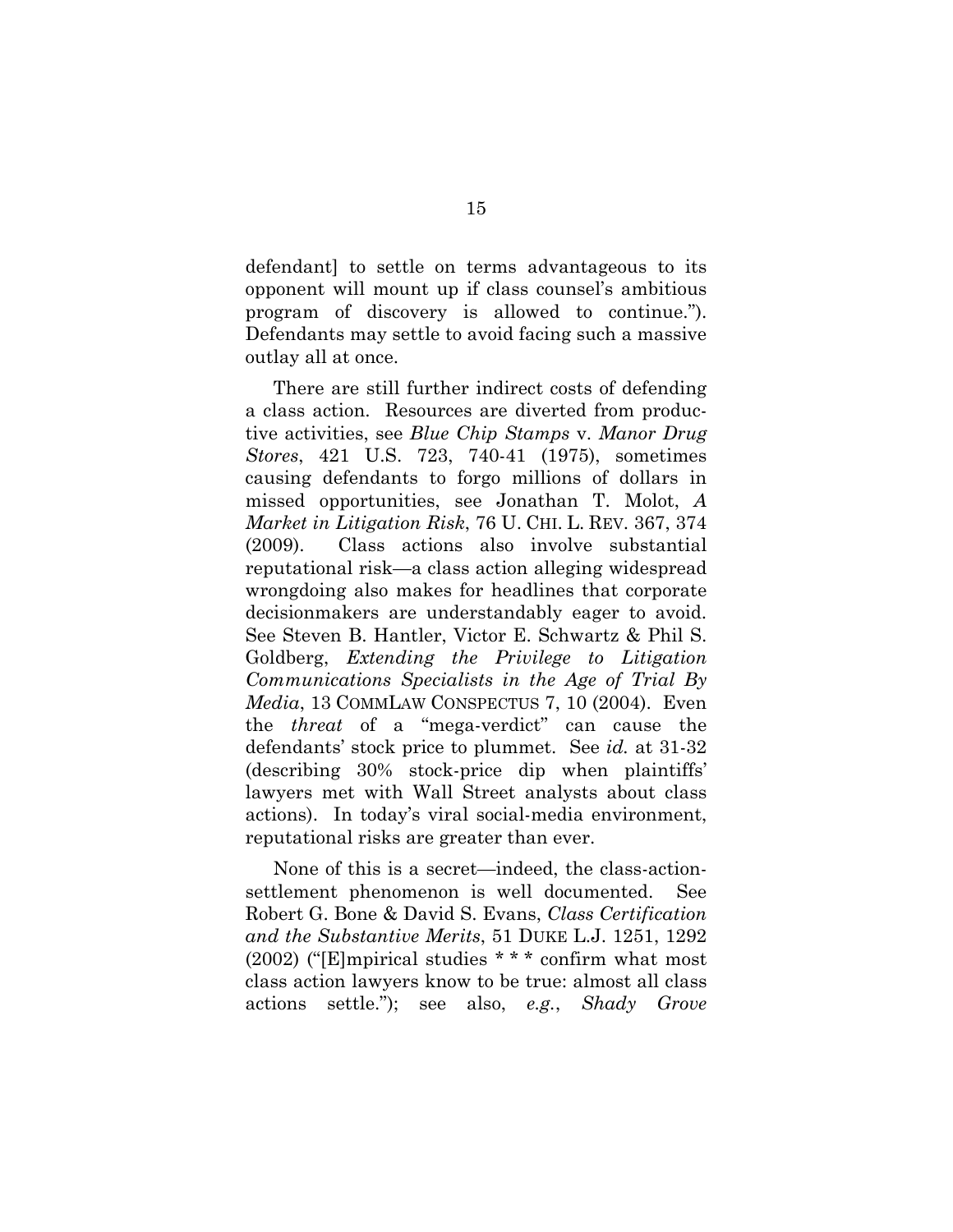*Orthopedic Assocs., P.A.* v. *Allstate Ins. Co.*, 130 S. Ct. 1431, 1465 n.3 (2010) (Ginsburg, J., dissenting) ("A court's decision to certify a class \* \* \* places pressure on the defendant to settle even unmeritorious claims."). These pressures explain why plaintiffs fight so hard to certify the biggest class possible. It is also why Rule 23 authorizes interlocutory appeals from class certification decisions. Fed. R. Civ. P. 23(f) Advisory Committee's Notes to 1998 Amendments ("An order granting certification \* \* \* may force a defendant to settle rather than incur the costs of defending a class action and run the risk of potentially ruinous liability.").

These pressures have a predictable effect on the quality—or lack thereof—of class actions. "[T]he ability to exercise unbounded leverage over a defendant corporation and the lure of huge attorneys' fees have led to the filing of many frivolous class actions." S. REP. NO. 109-14, at 21 (2005), *reprinted in* 2005 U.S.C.C.A.N. 3, 21; see also *id.* at 20 ("[A] class attorney \* \* \* can essentially force corporate defendants to pay ransom to class attorneys by settling—rather than litigating—frivolous lawsuits."). Regrettably, the prophecy that even a meritless class action will settle if certified tends to be self-fulfilling: Each settlement that is extracted from a deep-pocketed defendant encourages the filing of still more frivolous lawsuits—particularly because it is overwhelmingly likely that the merits of the suit will never be tested. See Bone & Evans, *supra*, DUKE L.J. at 1302.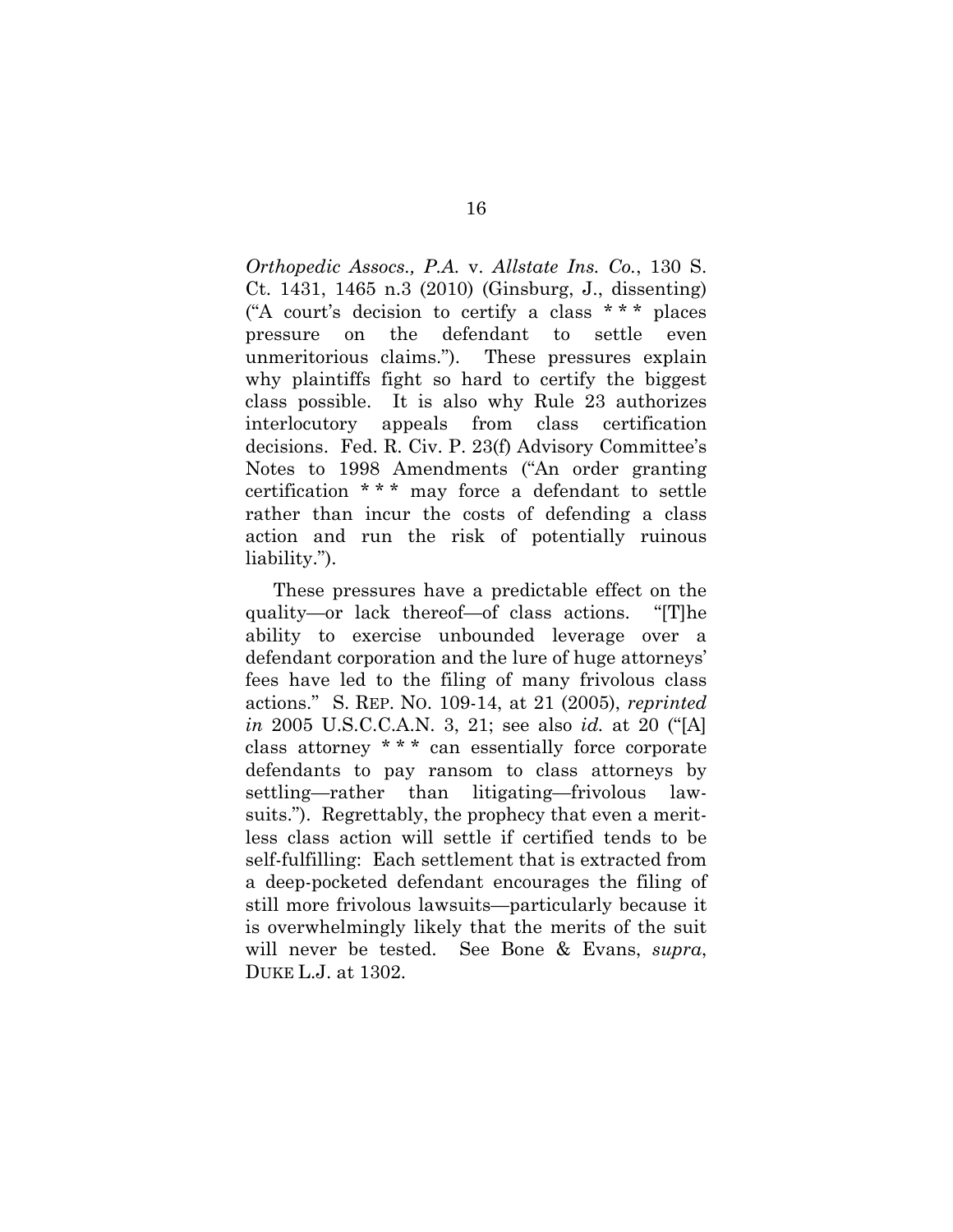For all these reasons, the panel majority's desire to defer addressing errors or weaknesses in an expert's theory of class-wide damages (or any other showing at the certification stage) is fundamentally misguided. There often is no "later" after a class is certified. Precisely because the class-certification decision significantly impairs the defendant, courts must remain especially vigilant and enforce the proper limitations on the class-action device.

### **B. The Uncertainty Inherent In The Panel Majority's Rule Magnifies The Pressure To Settle Even Unmeritorious Class Actions**

If the risk surrounding *properly* certified class actions coerces unwarranted settlements, the pressure generated by the rule adopted below would be even greater. That is because the panel majority's rule introduces still further uncertainty—indeed, the rule seems to cultivate it.

The panel majority required only that an expert's theory of class-wide damages could "evolve" into admissible evidence by the time of trial; held that a damages theory need not yet identify a particular source of injury; and ruled that an expert may even offer a "speculative" conclusion at the certification stage. All of this gives plaintiffs almost unlimited opportunity to alter their expert theories after certification. If an expert theory offered in support of certification need not even approach standards of admissibility, it may bear only passing resemblance to the theory offered afterward.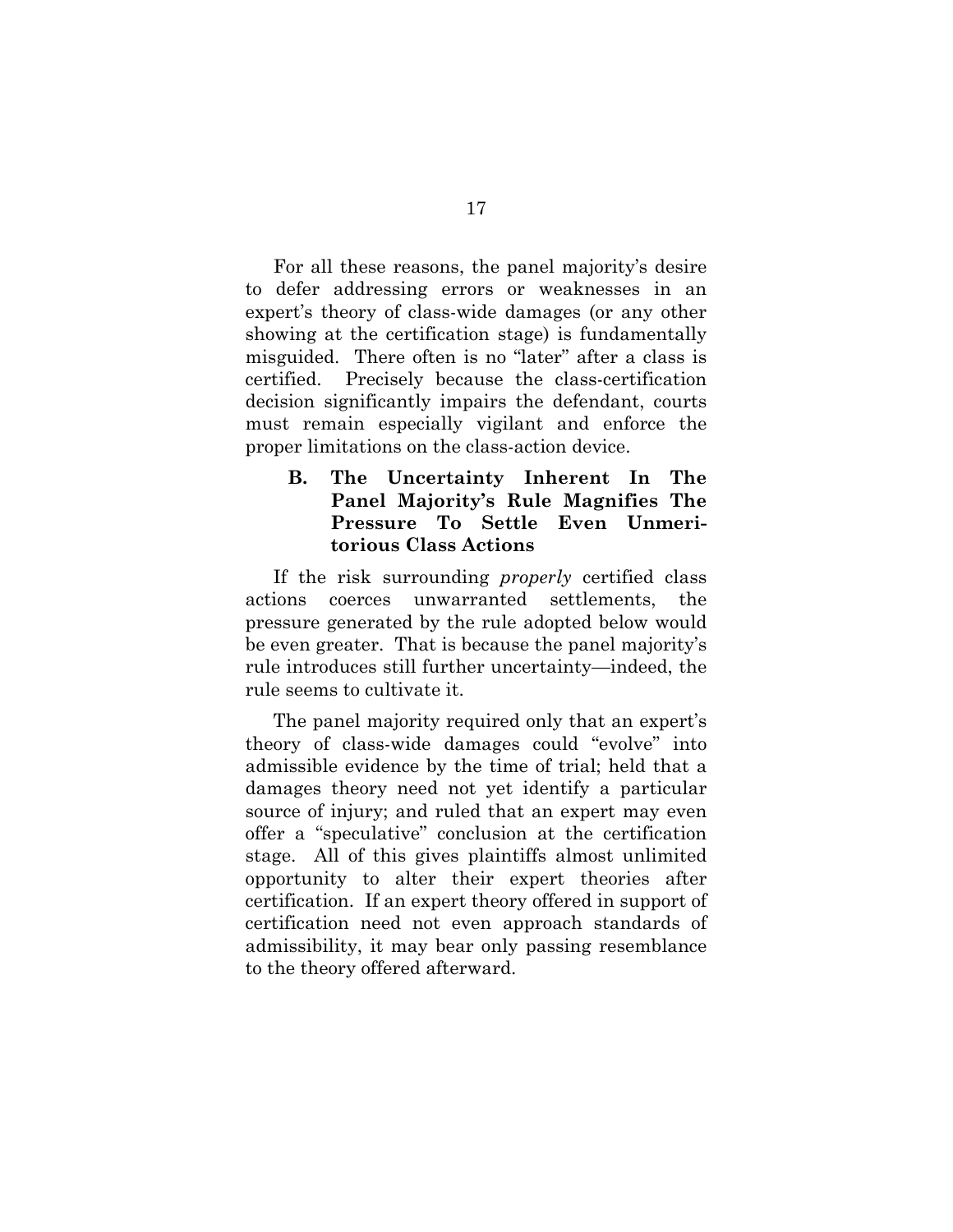That flexibility, in turn, drastically limits a defendant's ability to evaluate the strength or weaknesses of the plaintiffs' expert evidence. It likewise compromises the ability of plaintiffs to evaluate candidly their own case. Setting such a low and malleable bar means that hard questions are neither asked nor answered. The ultimate outcome of these and related issues will therefore remain in doubt beyond the certification stage.

As explained above, uncertainty in certified class actions coerces settlements. The sheer size of a class action significantly increases the likelihood that a defendant will settle the action with little regard to its merits. The aggregation of claims beyond those authorized for class treatment by Rule 23 only adds to those already substantial pressures. If defendants are unwilling to risk proceeding to trial even with a well-developed understanding of the plaintiffs' expert testimony, the additional pressure generated by plaintiffs' opportunity to alter—and, predictably, improve—that evidence after certification will be tremendous.

## **III. Vigilant Enforcement Of Rule 23's Requirements Is Essential To Prevent Abuse Of The Class-Action Device**

Requiring the production of reliable, admissible evidence at the class-certification stage is necessary to rein in widespread misuse of class actions. To be sure, there are those cases in which aggregation is proper and necessary to the fair and efficient adjudication of certain claims. But it is equally—if not more—common that plaintiffs' lawyers seek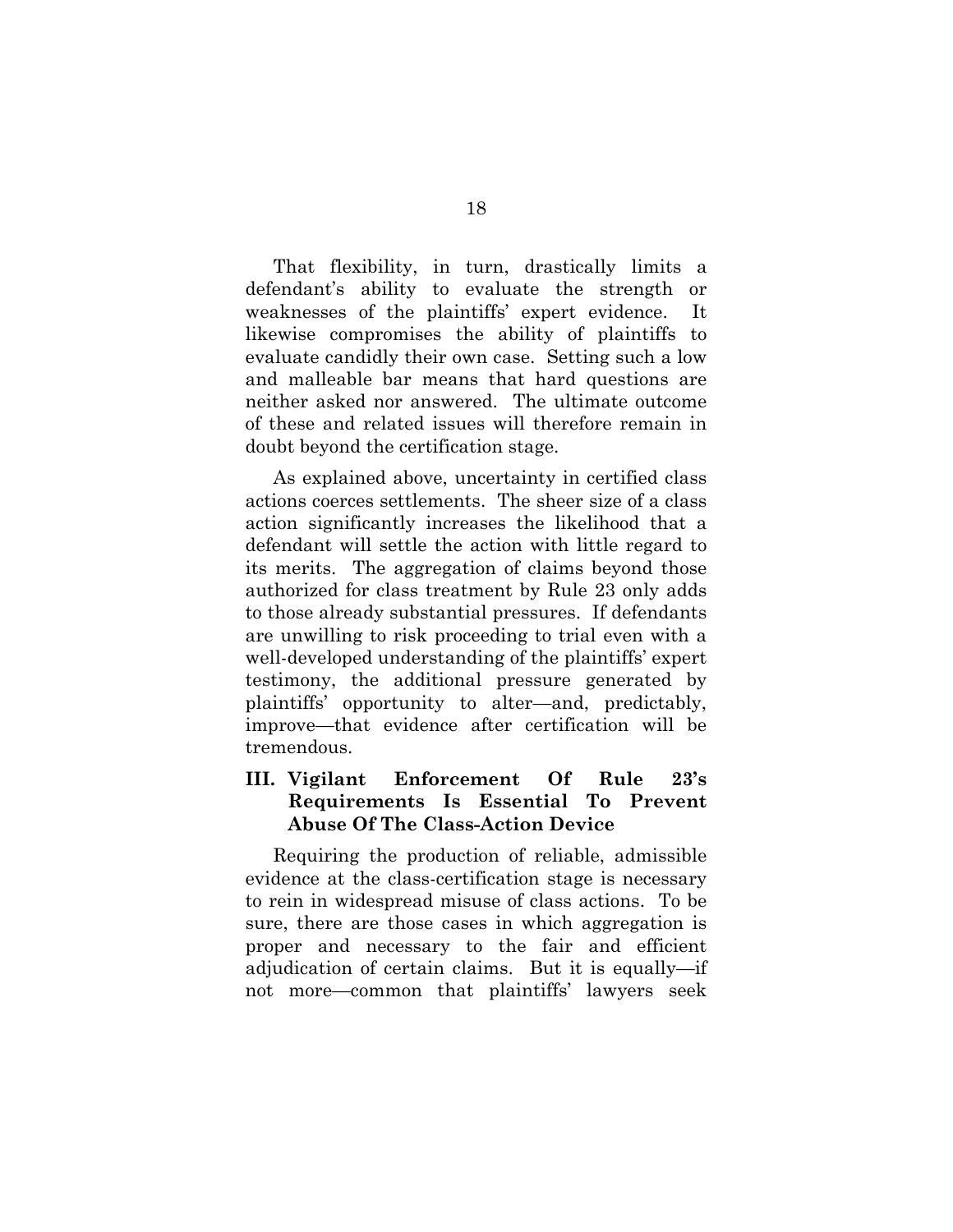certification of cases that lack the cohesion demanded by Rule 23 to generate the settlement pressure described above, reaping significant attorney-fee awards in the process. Defendants' only significant protection against such tactics is the meaningful application of Rule 23's requirements at the certification stage.

*Dukes* is perhaps the prime example of the need for close scrutiny at certification. That case assembled a staggering 1.5 million plaintiffs claiming employment discrimination at the hands of thousands of decisionmakers across thousands of stores and facilities nationwide. 131 S. Ct. at 2547. Certification was granted by the district court and affirmed by the court of appeals based largely on the plaintiffs' expert's "'social framework' analysis." *Id.* at 2553 (quoting 222 F.R.D. at 152). As noted above, the district court accepted that evidence on the assumption that *Daubert*'s admissibility standard did not apply at the certification stage. This Court ultimately reversed that decision without squarely deciding the *Daubert* issue, but the district court's refusal to demand admissible expert evidence led it to certify a sprawling mélange of claims that had no business proceeding as a single class action.

*Dukes* is hardly an isolated instance of such overreaching. Class actions continue to be filed in staggeringly large numbers. According to one recent estimate, "about thirty-three hundred new class actions are initiated in federal courts annually." Nicholas M. Pace, *Group and Aggregate Litigation in the United States*, 622 ANNALS AM. ACAD. POL. & SOC. SCI. 32, 37 n.9 (2009). Many of those involve claims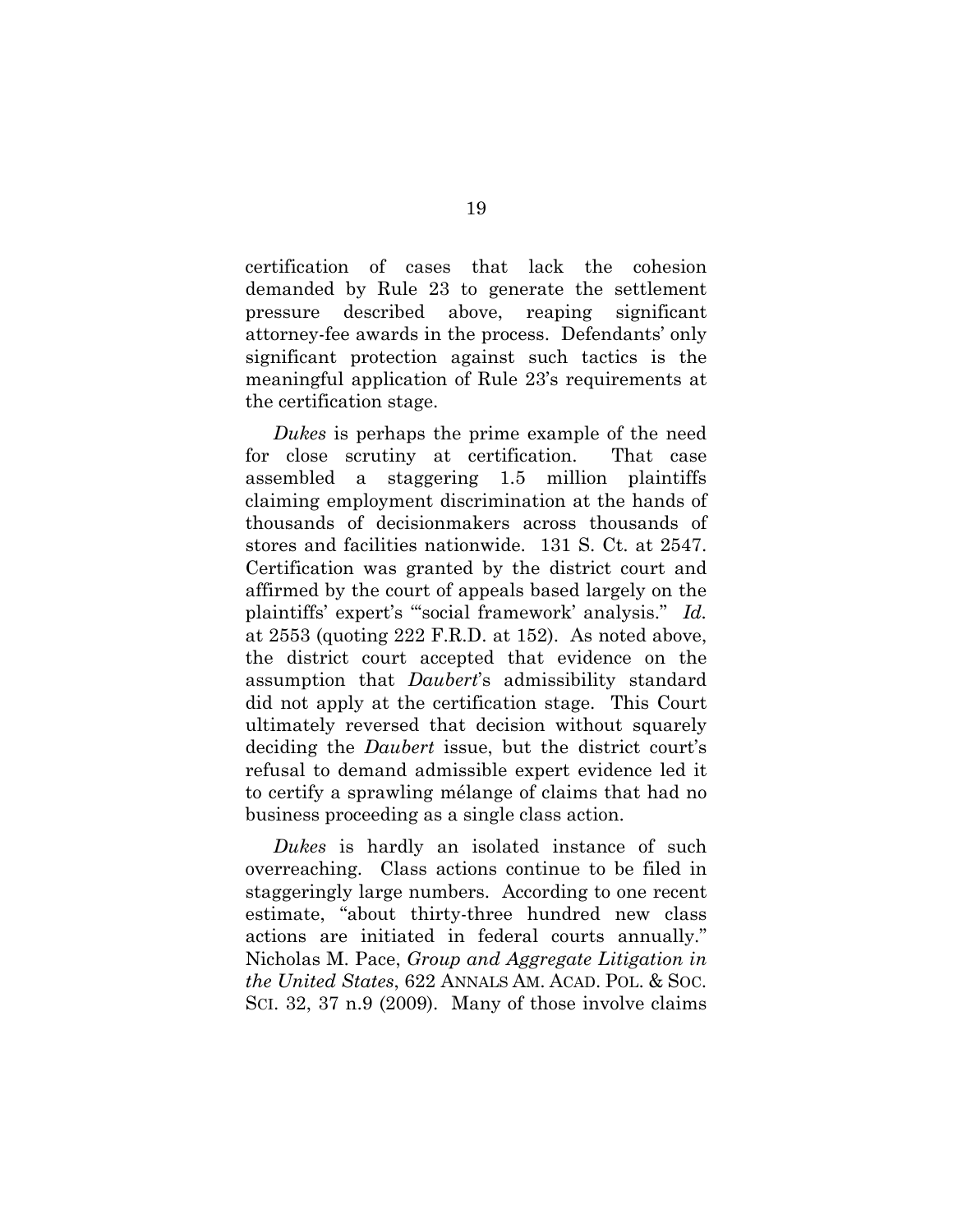or theories of liability or damages that do not appear readily susceptible to class-wide treatment. As a result, the introduction of reliable, admissible expert evidence will be essential to distinguishing potentially valid invocations of the class-action device from those simply seeking to exert settlement or other pressures on defendants.

For example, a district court recently certified a nationwide class of plaintiffs claiming that a retail store's use of elevated "porch-like" entrances violates the Americans with Disabilities Act despite the availability of separate entrances for wheelchair users. See *Colorado Cross-Disability Coalition* v. *Abercrombie & Fitch*, No. 09-CV-02757-WYD-KMT, 2012 WL 1378531 (D. Colo. Apr. 20, 2012). And in *Shields* v. *Walt Disney Parks & Resorts US, Inc.*, 279 F.R.D. 529 (C.D. Cal. 2011), a court certified a class of plaintiffs claiming that the defendant had not allowed special access to park parades for visually impaired patrons.

The point here is not to opine on the underlying merits of these cases; rather, these cases serve simply to illustrate the wide variety of contexts in which the class-action device is successfully employed. Defendants—particularly the large retailers whose interests *amicus* represents—are constantly faced with lawsuits stretching the boundaries of class-wide proof. As in the present case, experts necessarily play an important role in determining whether liability and damages for such a wide variety of claims really can be proved on a class-wide basis. That is why admissible evidence is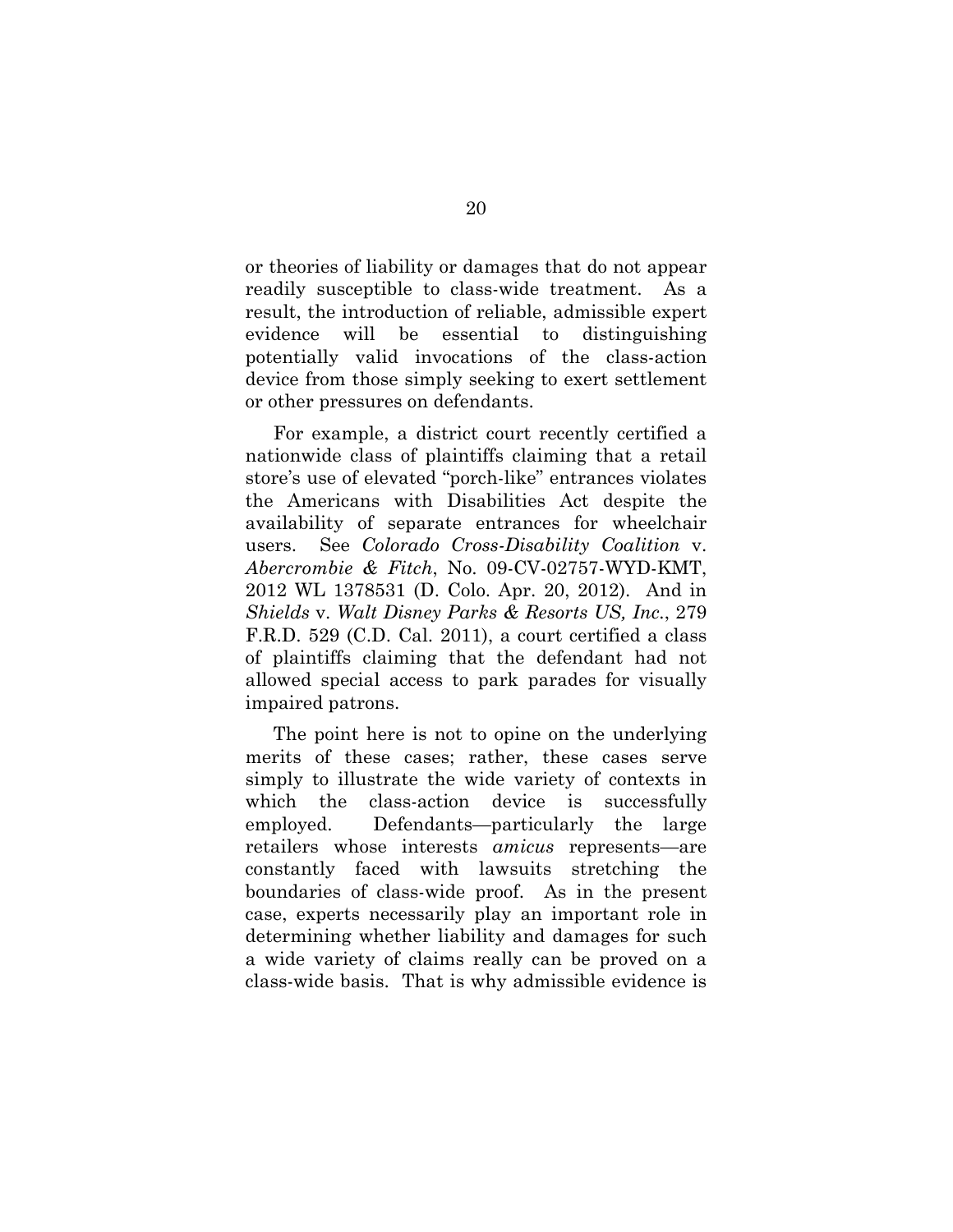essential to avoiding the certification of actions that should not be afforded class treatment.

Some courts take this responsibility seriously and have denied certification to classes where experts cannot demonstrate the necessary connections or where other defects in methodology are apparent. In *Kottaras* v. *Whole Foods Market, Inc.*, 281 F.R.D. 16 (D.D.C. 2012), for example, the district court denied certification because plaintiffs' damages expert's methodology failed to account for products whose prices decreased after the merger. Indeed, the court held that the "low hurdle" for such analysis set by a prior D.C. Circuit decision "now seems inconsistent with what the Supreme Court has articulated [in *Dukes*]." *Id.* at 22. Similarly, in *Roberts* v. *The Scott Fetzer Co.*, No. 4:07-CV-80 (CDL), 2010 WL 3937312 (M.D. Ga. Sept. 30, 2010), the district court rejected expert proof of class-wide damages strikingly similar to that offered here. Seeking to prove damages to plaintiffs who had purchased an appliance not knowing it was refurbished, plaintiffs offered expert evidence of the "but for outcome"—*i.e.*, what a plaintiff would have paid if he or she had been aware of the item's history. 2010 WL 3937312 at \*11 n.13 (internal quotation marks omitted). The district court rejected the expert's theory as "'so insubstantial as to amount to no method at all.'" *Id.*  at \*11 (quoting *Klay* v. *Humana, Inc.*, 382 F.3d 1241, 1259 (11th Cir. 2004)).

Class-action practice needs *more*, not fewer, examples of district courts reining in aggressive uses of the class-action device at the certification stage. If the decision below is affirmed, however, district